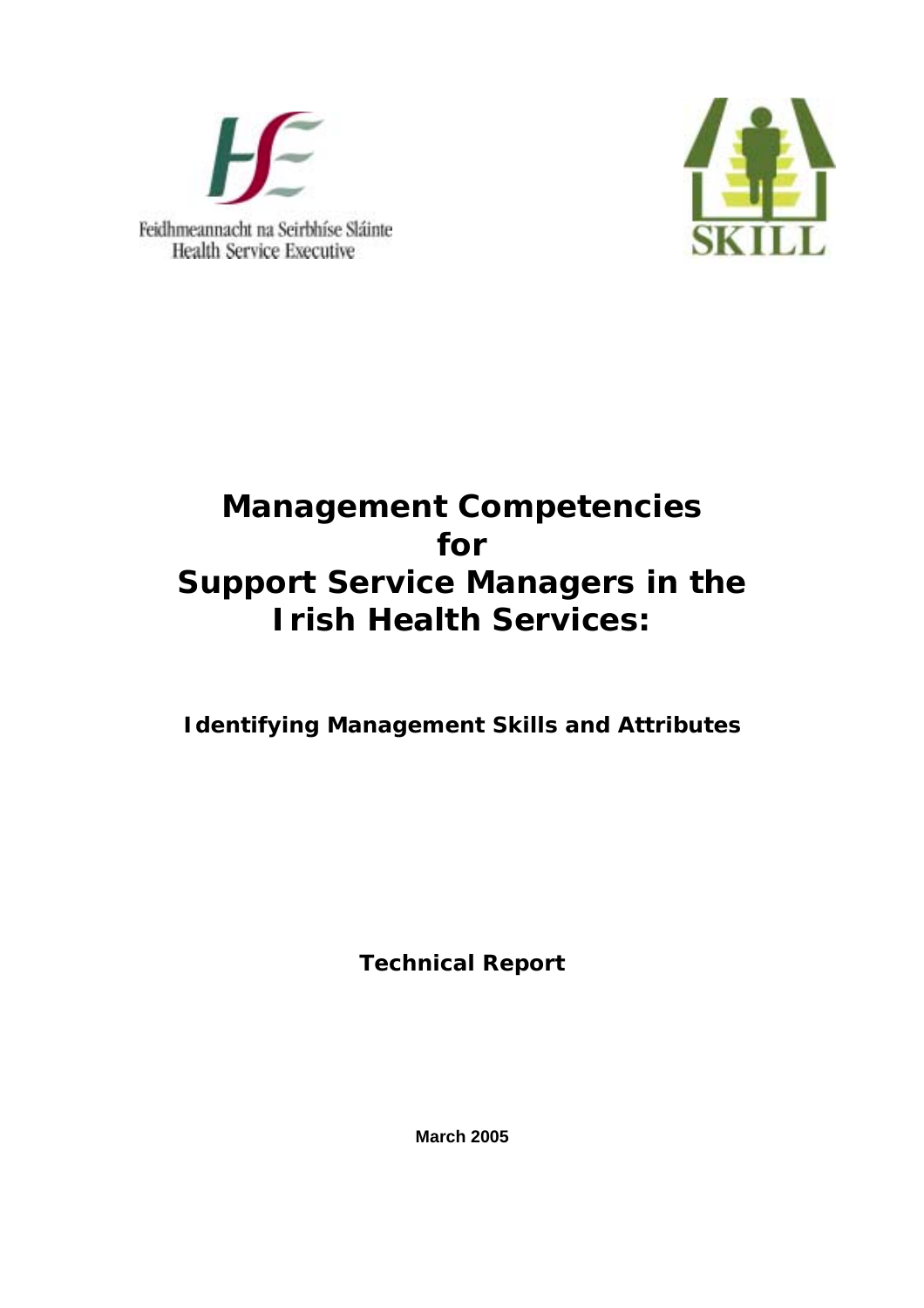## **Table of Contents**

| $\mathbf{1}$ . | $\textbf{Background} \dots 3$ |  |  |
|----------------|-------------------------------|--|--|
| 2.             |                               |  |  |
| 3.             |                               |  |  |
| 4.             |                               |  |  |
| 5.             |                               |  |  |
| 6.             |                               |  |  |
| 7 <sup>7</sup> |                               |  |  |
|                |                               |  |  |
|                |                               |  |  |
|                |                               |  |  |
|                |                               |  |  |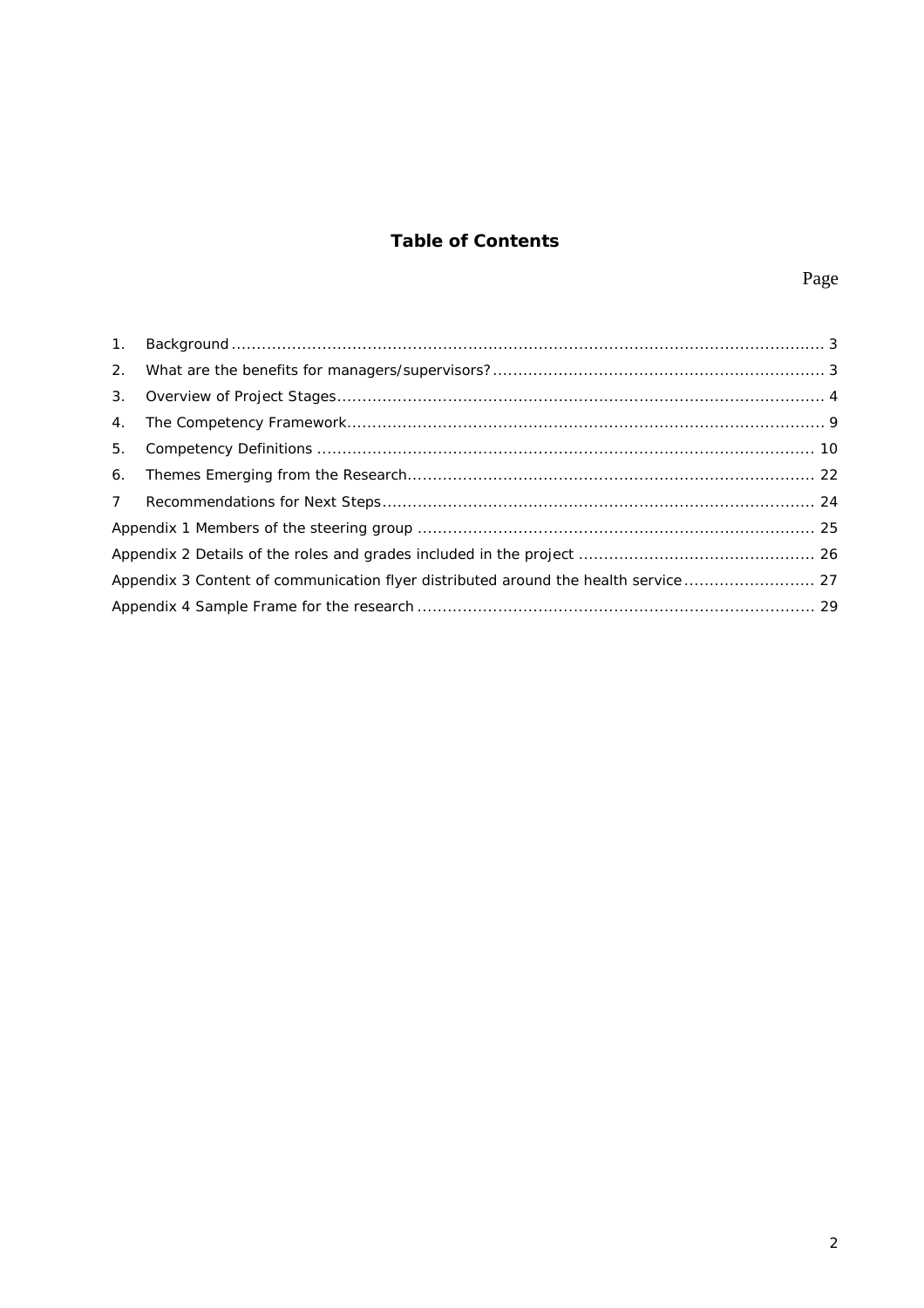### <span id="page-2-0"></span>**1. Background**

The National Health Strategy *'Quality and Fairness - A Health System for You* (2001) highlights the need to further develop human resources in the Irish health services, and the Action Plan for People Management (APPM), published at the end of 2002, sets out the steps which need to be taken in order to build this capability. As part of this initiative, the Office for Health Management worked to identify the skills and attributes required for managers of support staff within the health sector. This is also called a "Competency Framework".

In September 2004, SHL (Ireland) was commissioned by the Office for Health Management (Health Service Executive – Health Management 1/01/05) to identify the most important management skills and attributes for managers who work in the support services area.

#### **2. What are the benefits for managers/supervisors?**

- 1. A multi-million euro education, training and development initiative called the SKILL (Securing Knowledge Intra Lifelong Learning) project is being rolled out in the support services area over the coming years. This comprehensive initiative will involve a significant increase in opportunities for both support staff and managers/supervisors in the support services area to avail of FETAC (Further Education & Training Awards Council) accredited education, training and development programmes. The SKILL project will help ensure that any programmes developed will target the knowledge, skills and attributes that are most important in this area.
- 2. If a manager wants to learn how to perform better with his/her team, s/he can use the competency framework to see what approach is considered to be the most effective. S/he could also simply ask the staff to give objective feedback on how they are doing in relation to the various competencies.
- 3. If someone is interested in progressing to a management role s/he can look up the skills and attributes that are required and see what areas s/he needs to develop in.
- 4. If a person is needed to fill a management role, the competency framework will provide a detailed list of the skills and attributes required.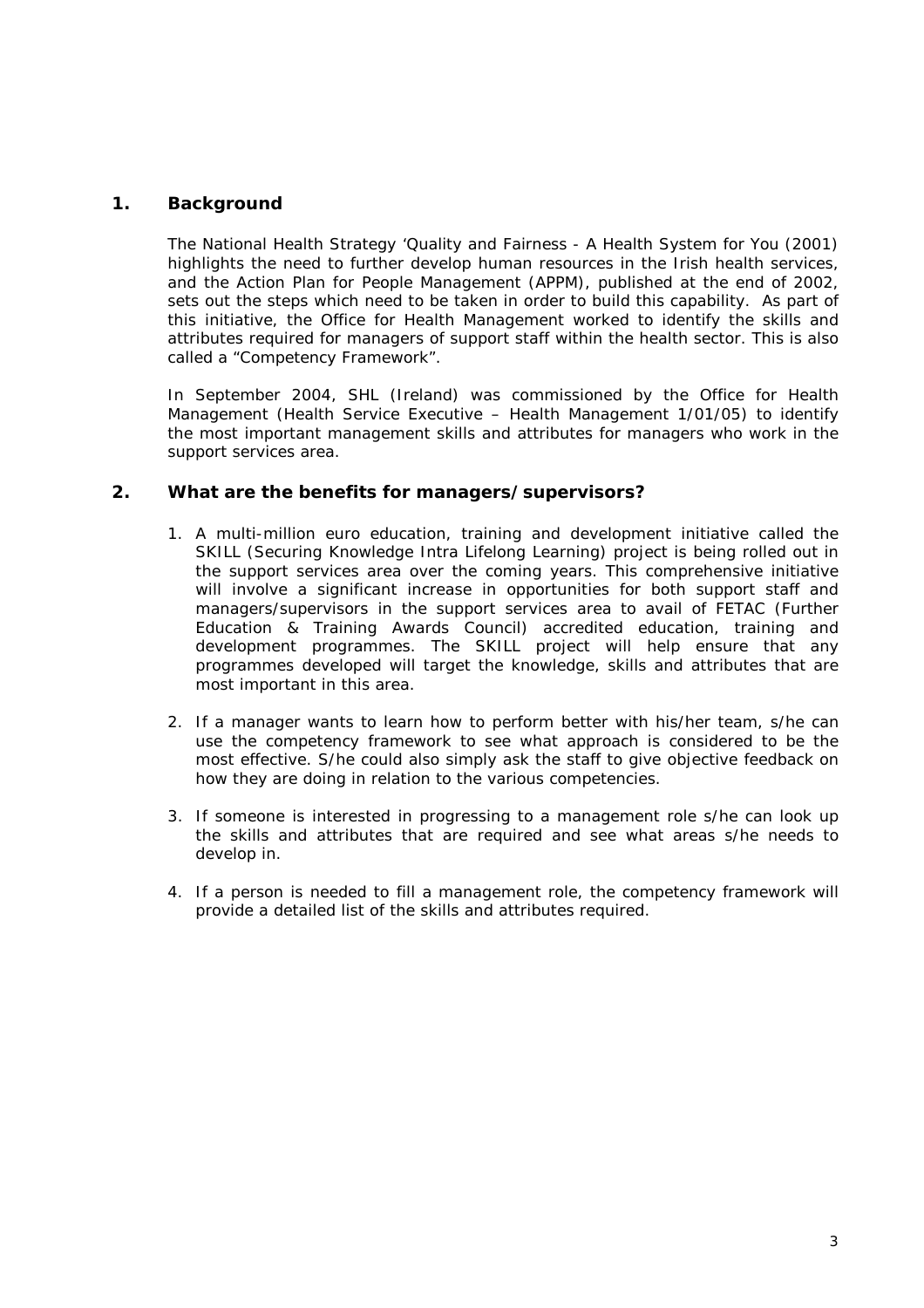## <span id="page-3-0"></span>**3. Overview of Project Stages**

A steering group representative of management and staff interests was convened to guide the project and research. The membership of the steering group is outlined in Appendix 1.

| <b>Stage</b>                               | Goal                                                                                                                                                                   | When                           |
|--------------------------------------------|------------------------------------------------------------------------------------------------------------------------------------------------------------------------|--------------------------------|
| Set Up                                     | Agreeing the objectives and timeframes for the<br>project                                                                                                              | Sept 2004                      |
| Communication                              | To make sure that everybody involved understood<br>what the project involved and had a chance to ask<br>questions                                                      | October and<br>continuous      |
| Collecting<br>Information                  | To meet as many people as possible in interviews<br>or groups so that we could learn as much as<br>possible about the skills and attributes required in<br>these roles | October to<br>December<br>2004 |
| First Draft of<br>Competencies<br>Produced | To analyse all of the information and integrate it<br>into behavioural themes. To produce a<br>comprehensive list of behavioural descriptions for<br>each theme        | January 2005                   |
| Consultation                               | To get as many people as possible to review the<br>draft of skills and attributes so that we could adapt<br>and finalise it                                            | January 2005                   |
| <b>Final Report</b>                        | To revise the draft of skills and attributes and write<br>this report                                                                                                  | February/March<br>2005         |

The next section in this report gives more detail on each of these project stages.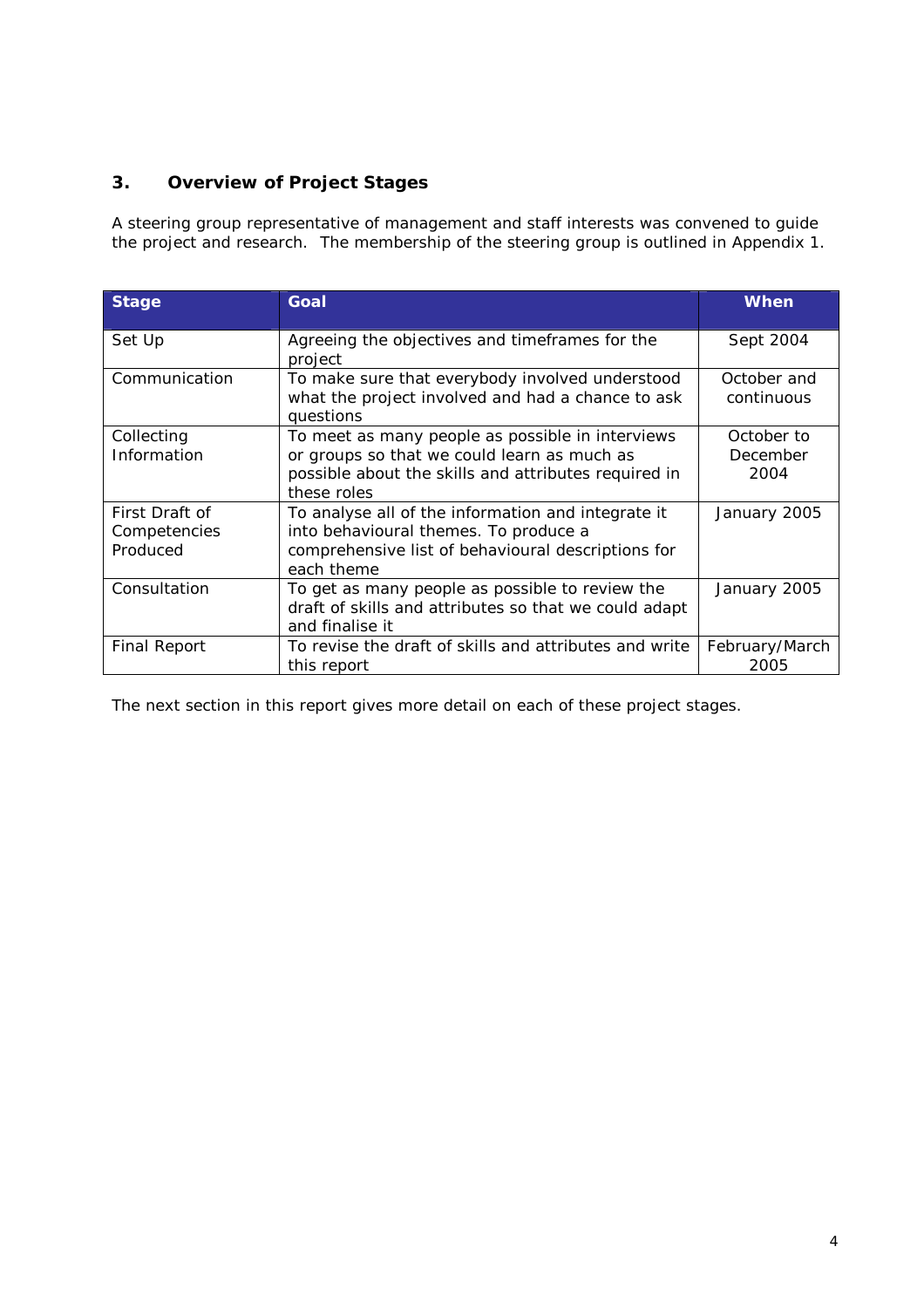## **Stage 1 Project Set Up**

The steering group met in September and early October to agree the objectives, parameters and timeframes of the project. The key areas discussed and agreed were:

- 1. All of the roles and grades to be included in the research. These are outlined in Appendix 2.
- 2. The process for communicating the project to all interested parties.
- 3. The sampling and research techniques to be used.
- 4. The process by which people would be invited to attend interviews, focus groups etc.
- 5. The timelines for the project.

## **Stage 2 Communication**

The steering group wished to ensure that as many people as possible were informed about this initiative and also got the opportunity to make comments or ask questions. Therefore a 3-pronged communication process was put in place.

- 1. Firstly a short flier was designed, printed and distributed through the HR function in each health board, learning disability centre and voluntary hospital. The content is in Appendix 3.
- 2. In order to ensure that people got an opportunity to hear about the project first hand and ask questions, 7 briefing sessions were organised throughout the country in Donnybrook, Santry, Cork, Limerick, Galway Sligo and Tullamore. Invitations were sent to all involved in the project through the HR functions. At these sessions information was provided on how to use competencies for personal development as well as a description of the different stages of the project.
- 3. Finally in order to ensure that the Union representing support service managers was involved, SHL briefed SIPTU officials on the project and discussed how the benefits could be communicated to their members.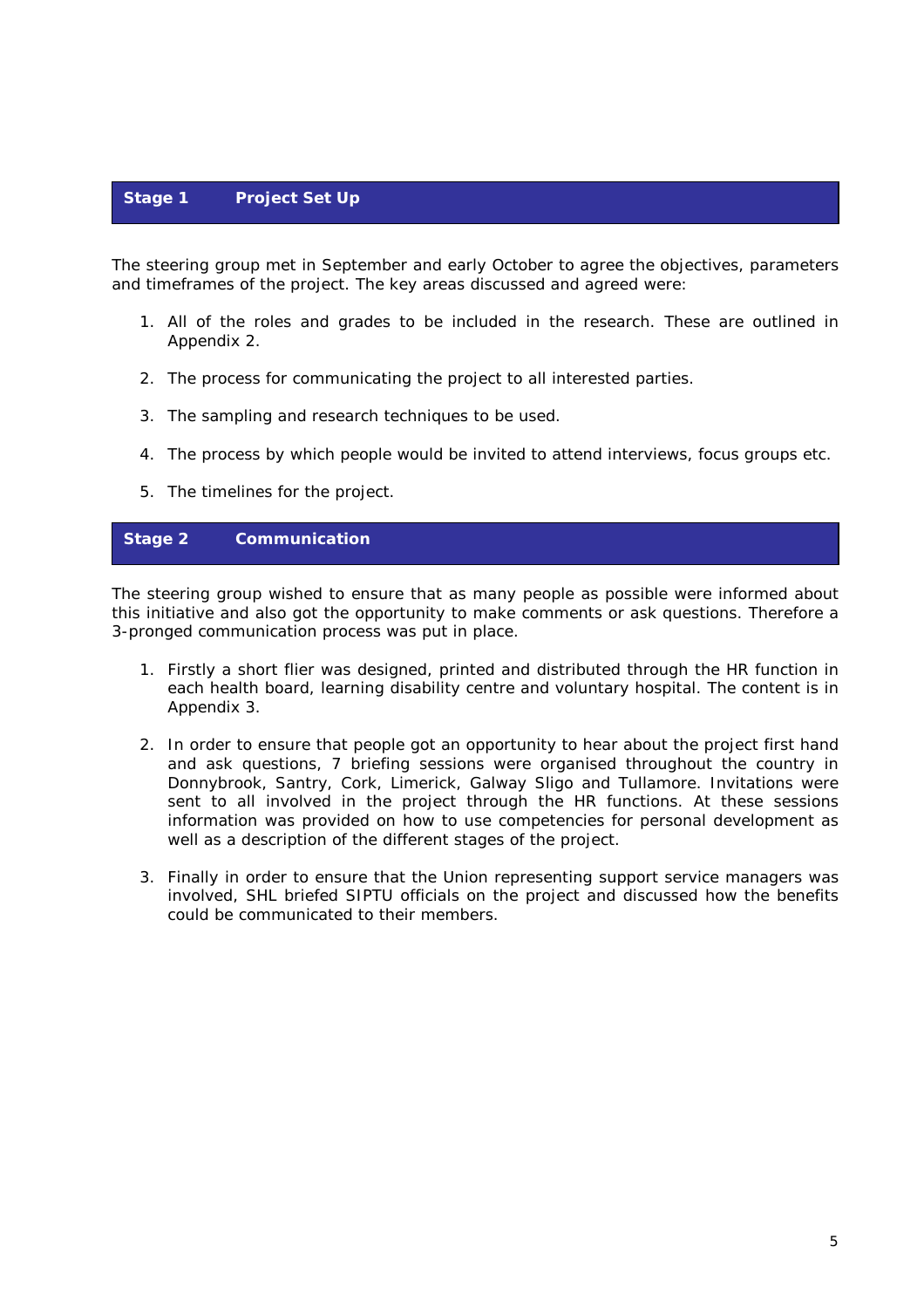## **Stage 3 Collecting Information**

The first step in stage three was the design of a 'sample frame' to ensure that a representative number of people from each of the job types, health boards, etc. were given an opportunity to contribute to the project. A high level overview of this sample frame is contained in Appendix 4. This process was designed to ensure that we obtained statistically significant numbers of participants both terms of the total number of incumbents in each role and also within each regional area. As can be seen from Appendix 2, the total number of people within the population is 1811. The number of people involved in the study was 208 which represents a percentage value of 11.4%. This is a more than adequate sample size based on industry and best practice standards. In addition to this the percentage of people from within each job and geographic category involved in the study ranges from 6% to 11%.

Once the sampling was signed off, the HR functions across the health service were asked to invite people from a variety of roles to attend the data gathering sessions, which were organised around the country. These invitations were organised on a random sampling basis. The techniques used to gather the information on management skills and attributes within the support services are outlined below.

#### *1. Desk Research*

In order to build an initial picture of the key challenges and tasks of support staff management/supervisory roles, a review of some relevant information was undertaken. This included a number of job descriptions and reports.

#### *2. Structured Interviews*

Structured interviews took place with both job incumbents of support staff management/supervisory positions and their managers as per the techniques outlined below:

Critical Incident Interviews focus on eliciting information about incidents or situations, the management of which is critical to performance in the role. This technique is useful in establishing critical job performance areas and the most effective responses to them and is conducted with job incumbents.

Due to the nature of the interview, its effectiveness is in highlighting the events where the frequency of occurrence is low, but the importance of performing effectively is essential to be highly effective in the role.

Repertory Grid Interview is a structured interview technique, which identifies the personal characteristics that distinguish between effective and ineffective performance. These interviews are conducted with the managers of the job incumbents who provide a top down picture of the drivers of effective performance for support staff managers/supervisors.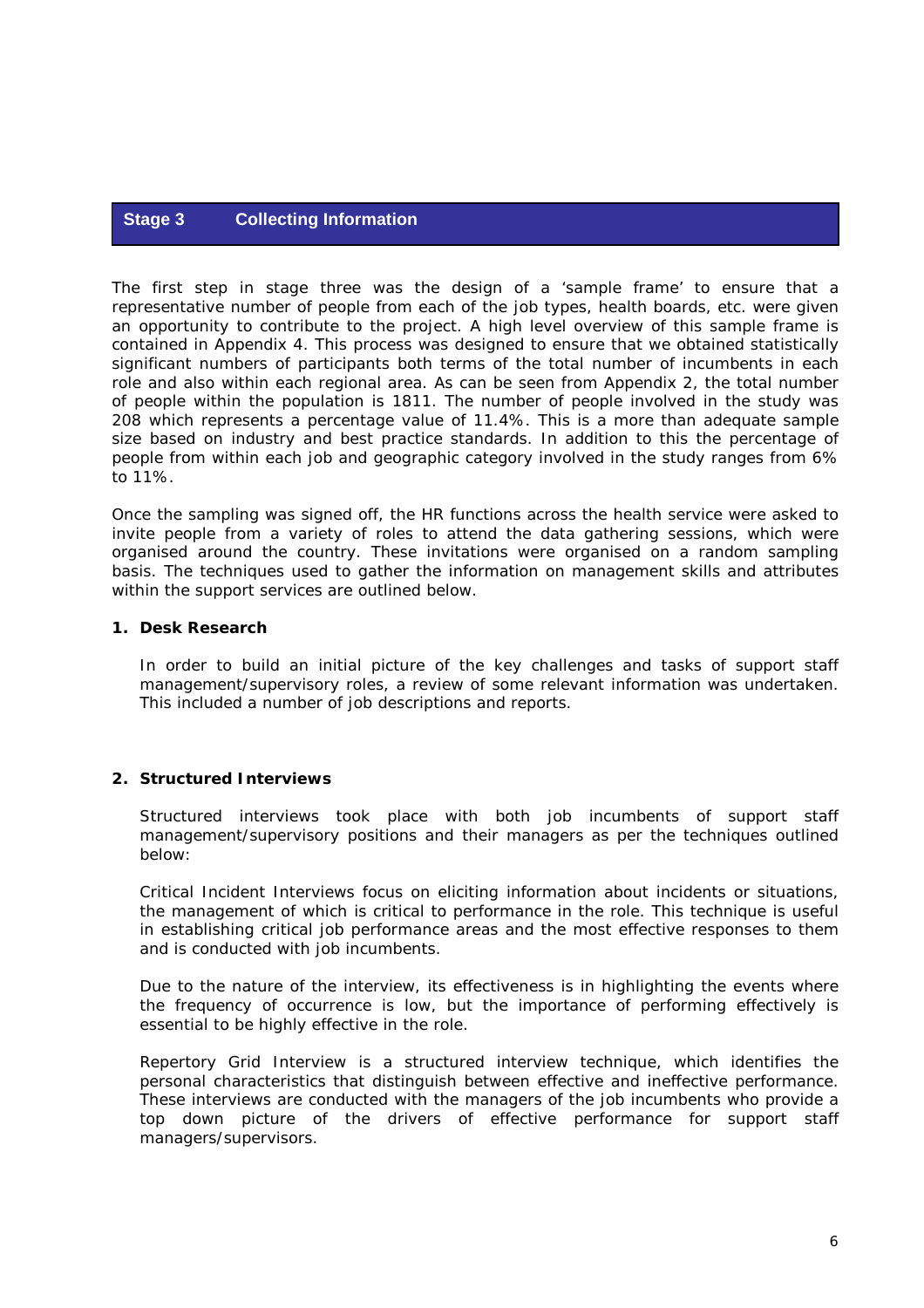Future Focus Interviews ensure that the competency framework takes account of what is likely to happen in the area going forward rather than being purely based on historical information. Involving senior managers within the Organization, visionary interviews explore links between corporate strategy, organisational objectives, values and culture, and the behaviour required of support staff managers and supervisors.

#### *3. Focus Groups*

The focus groups conducted with job incumbents used both a quantitative and qualitative approach. The session incorporated completion of a structured questionnaire which also used a card sort activity to provide an insight into the most important and frequent tasks associated with support staff management/supervision.

This was followed by a facilitation of the group's views on

- The critical issues and situations that they must deal with now and in the future
- The qualities associated with superior performance
- The role outputs and behaviours most valued by the wider stakeholders in the service.

#### **Stage 4 First Draft of Competencies Produced**

As a result of these workshops and interviews, SHL gained a better understanding of the competencies that managers of ancillary staff would need to face the challenges within their areas. They also gathered large amounts of behavioural data, which were analysed and integrated, into themes supported by comprehensive behavioural indicators (descriptions of effective and less effective traits and characteristics).

In putting this draft together SHL benchmarked the information against competency frameworks, which have been designed for other national and international public and private sector organisations as well as those, which have been researched within the Irish health sector.

## **Stage 5 Consultation**

Following the data gathering, a draft of the competency framework was produced in early January 2005. In order to ensure that this description of management skills and attributes was clear and relevant to all, 4 consultation sessions were conducted in Dublin, Limerick, Cork and Galway. All managers who had taken part in the research were invited as well as anybody else who was interested.

At these sessions some input was given on the process to date as well as how to use competencies for personal and professional development. The competencies were than shared with all of the participants and they were given an opportunity to comment via a questionnaire and group discussion.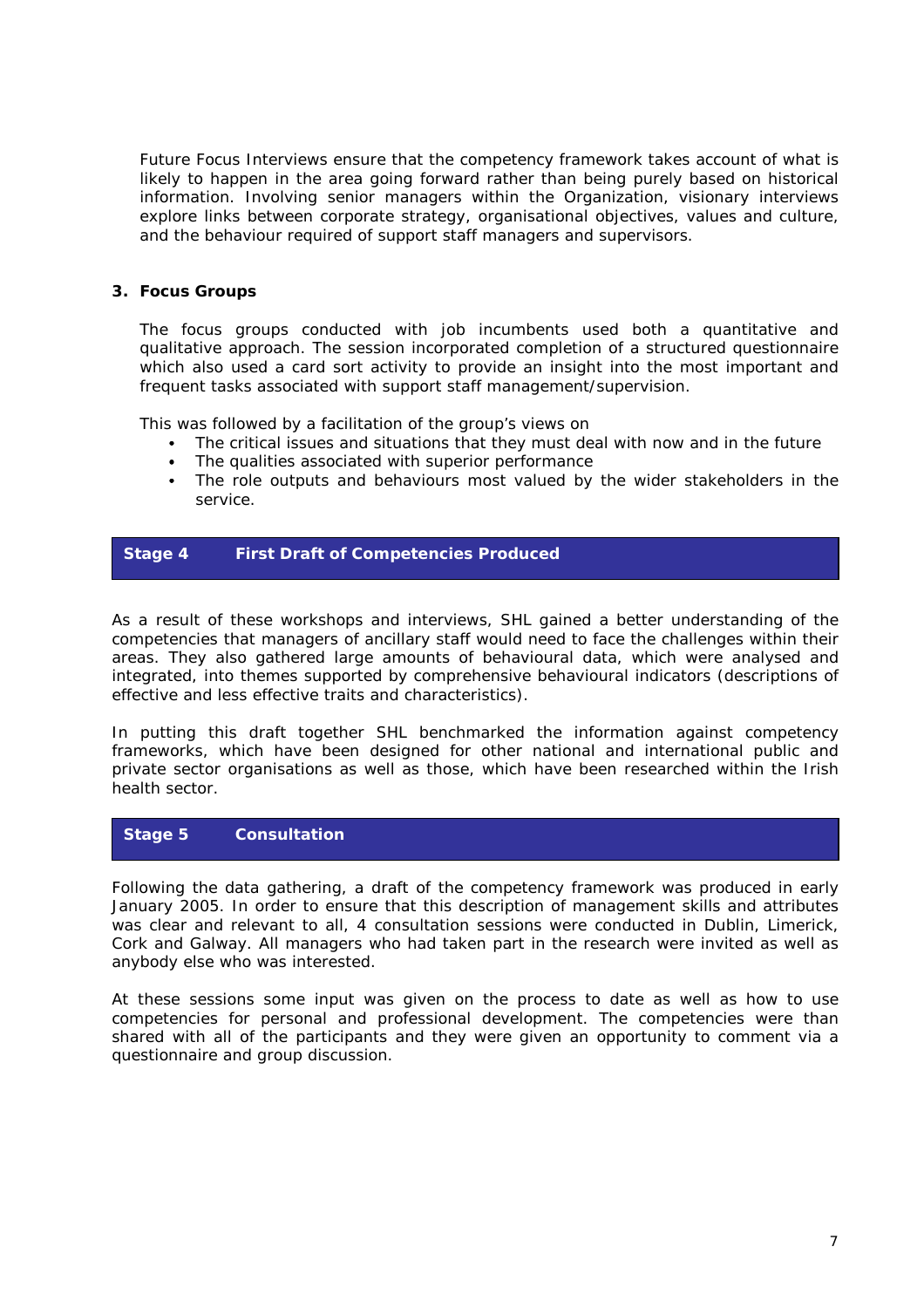## **Stage 6 Final Report**

With nearly 300 people having taken part in the various stages of this project, SHL was in a position to finalise the competency framework and produce this final report.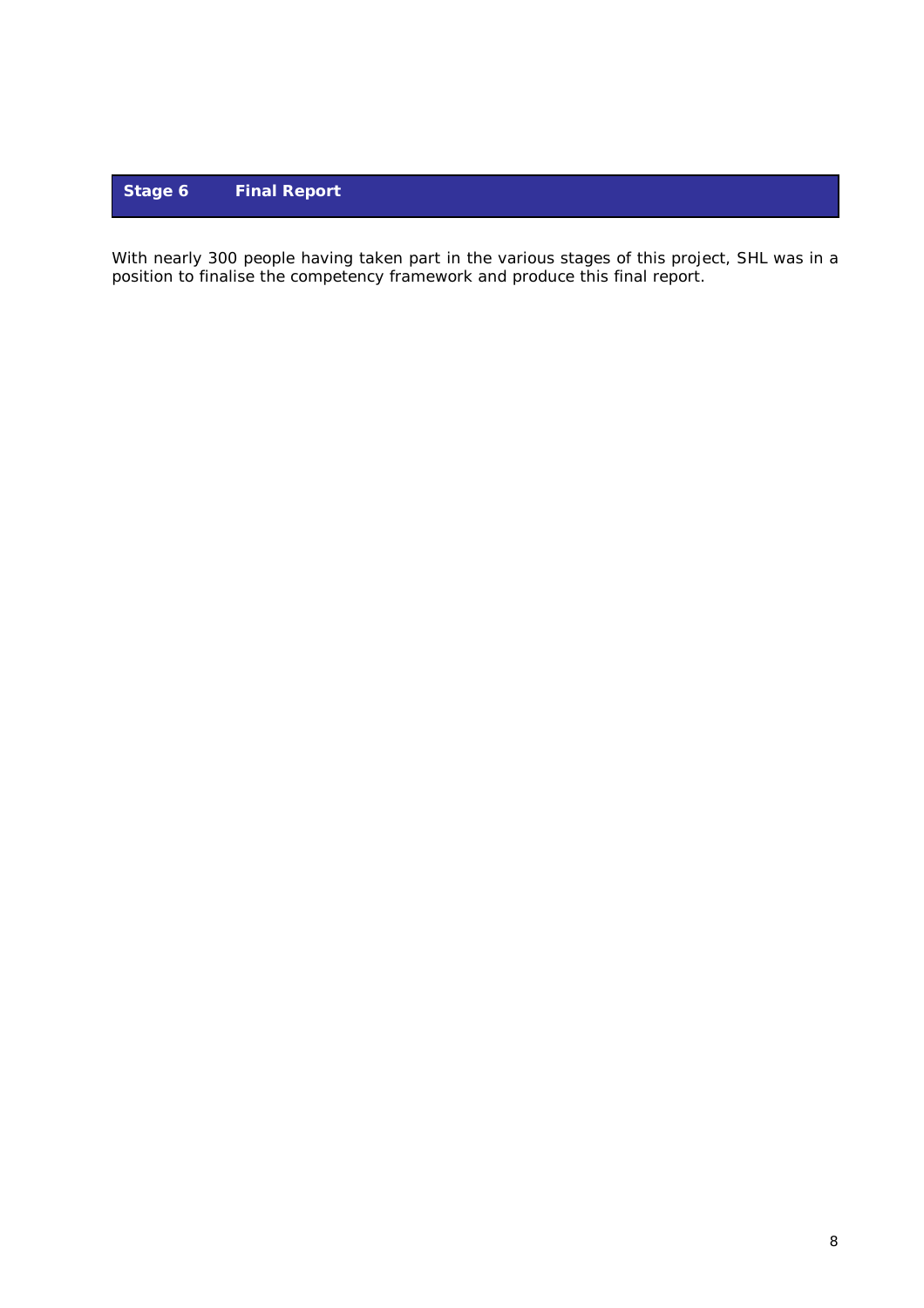## <span id="page-8-0"></span>**4. The Competency Framework**

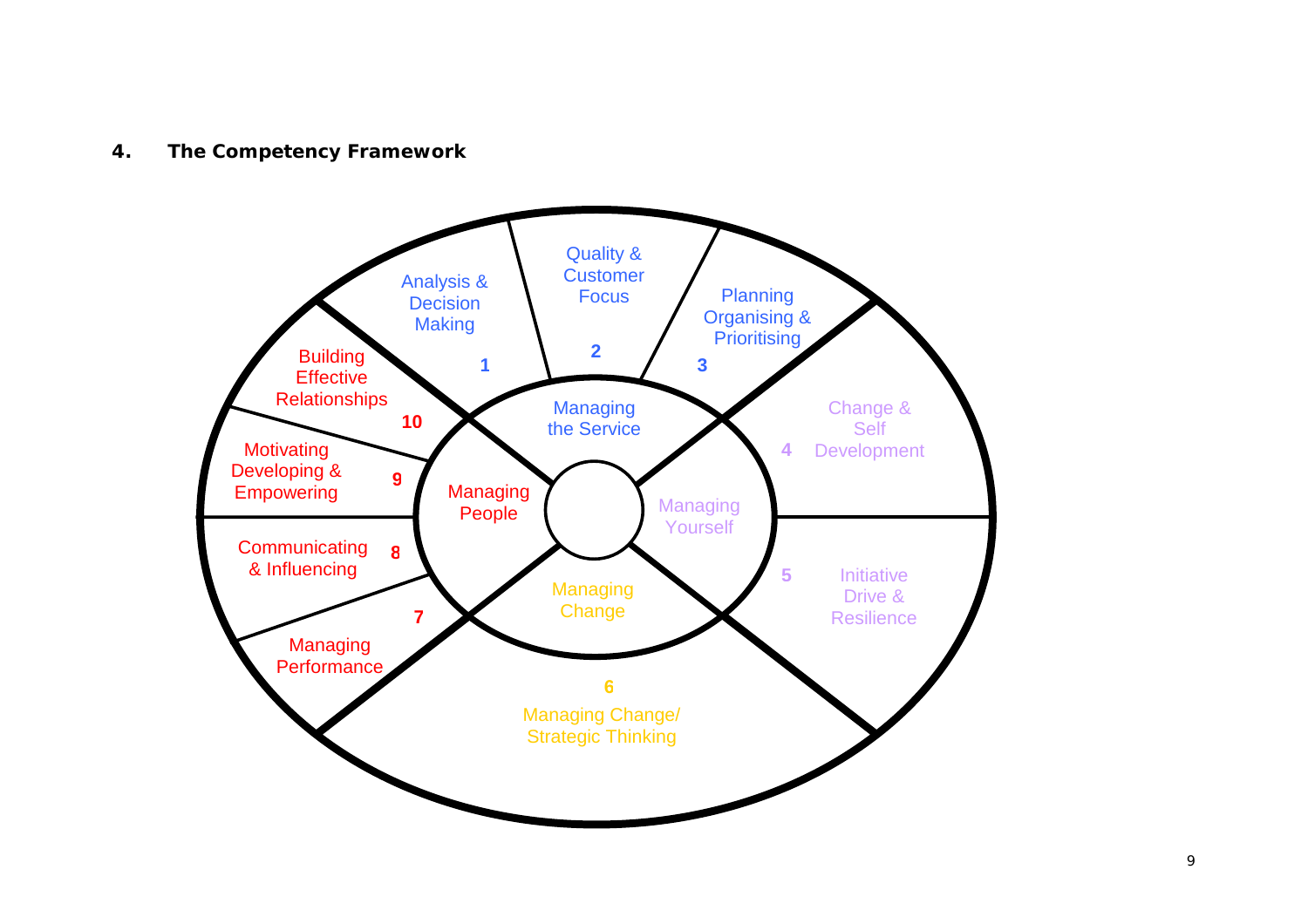## **Managing the Service**

## **Competency Definitions**

### **Analysis & Decision Making**

**Makes logical and objective decisions based on all the information available. Knows when to call in other expertise. Is decisive enough to make quick decisions and cope with ambiguity. Always communicates the consequences of decisions to relevant parties.**

| Indicators of more effective<br>performance                                                                                                  | Indictors of less effective<br>performance                                                                      |
|----------------------------------------------------------------------------------------------------------------------------------------------|-----------------------------------------------------------------------------------------------------------------|
| Accesses all relevant information<br>before making a decision.                                                                               | Uses instinct and gut feeling without<br>$\bullet$<br>regard to all the facts.                                  |
| Uses a logical and fact driven<br>$\bullet$<br>approach when analysing information<br>in order to reach a conclusion.                        | Often omits information and comes to<br>$\bullet$<br>incorrect conclusions.                                     |
| Balances cost with quality service<br>$\bullet$<br>when planning and decision-making.<br>Manages budgets effectively.                        | Overlooks or plays down financial<br>$\bullet$<br>realities when planning or decision-<br>making.               |
| Weighs up the pros and cons of a<br>number of solutions before making a<br>decision.                                                         | Tunnel vision - may only explore one<br>$\bullet$<br>or two options.                                            |
| Is decisive, prepared to make<br>$\bullet$<br>difficult/tough decisions within an<br>acceptable timeframe and accept full<br>responsibility. | Does not want any hassle, shies away<br>$\bullet$<br>from decision-making and tends to<br>escalate to others.   |
| Knows when to involve others in the<br>$\bullet$<br>decision-making process.                                                                 | Inappropriately makes decisions<br>$\bullet$<br>without responsibility/expertise or<br>may escalate everything. |
| Clearly communicates issues and<br>$\bullet$<br>consequences of decisions to all<br>parties.                                                 | Keeps things to himself/herself.<br>$\bullet$                                                                   |
| Anticipates problems and proactively<br>$\bullet$<br>seeks to resolve issues before they<br>arise.                                           | Fails to anticipate, operates in the<br>$\bullet$<br>here and now. May spend too much<br>time fire fighting.    |
| Takes a broad and/or lateral view<br>$\bullet$<br>when looking at problems. Views<br>issues from a wide range of<br>perspectives.            | Tends to only see one side of the<br>$\bullet$<br>coin.                                                         |
| Takes a long-term perspective, when<br>$\bullet$<br>analysing information and/or<br>considering the implications of his/her<br>decisions.    | Thinks in the short term 'fix it and it<br>$\bullet$<br>will go away' mode.                                     |

<span id="page-9-0"></span>**5.**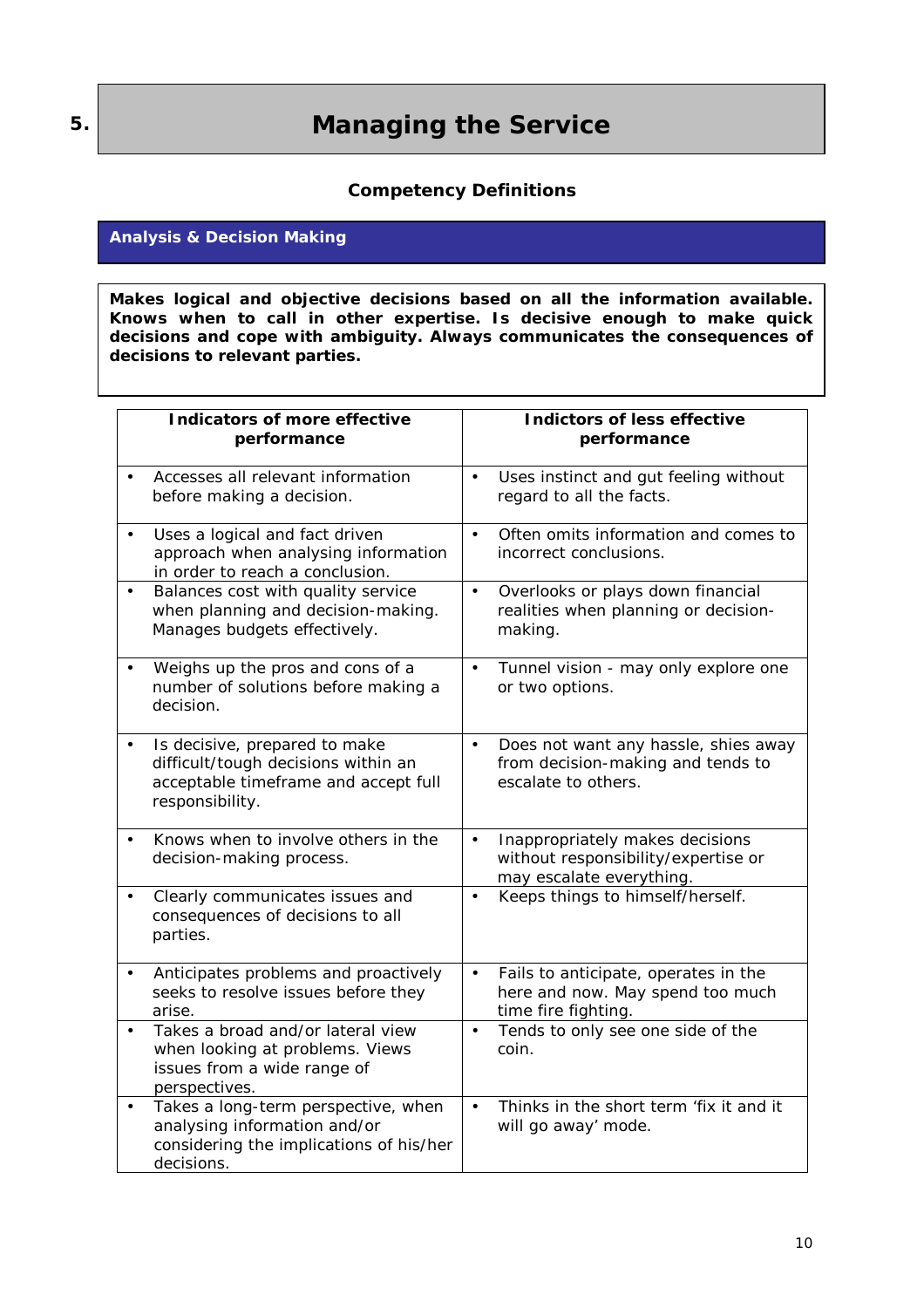## **Quality & Customer Focus**

 **Has a meticulous approach to work and pays attention to detail in order to ensure high quality. Proactively uses quality standards and procedures to improve the running of the service and is constantly trying to understand and better meet customer needs.** 

| Indicators of more effective                                                                                                                                                                                                          | Indictors of less effective                                                                               |
|---------------------------------------------------------------------------------------------------------------------------------------------------------------------------------------------------------------------------------------|-----------------------------------------------------------------------------------------------------------|
| performance                                                                                                                                                                                                                           | performance                                                                                               |
| Believes in the positive impact of                                                                                                                                                                                                    | Sees standards, processes and                                                                             |
| standards, processes and procedures.                                                                                                                                                                                                  | $\bullet$                                                                                                 |
| Emphasises this to staff.                                                                                                                                                                                                             | procedures as a hassle.                                                                                   |
| Has a thorough knowledge of<br>standards, processes and procedures<br>relevant to area e.g. HACCP, ISO,<br>IQA, Health and Safety, measurement<br>of Person - Centred Services.                                                       | Sketchy, incomplete knowledge of<br>$\bullet$<br>standards, processes and procedures<br>relevant to area. |
| Uses relevant processes and<br>procedures to effectively manage unit<br>and individual performance.                                                                                                                                   | Sees quality as a form filling exercise.                                                                  |
| Is methodical about attention to                                                                                                                                                                                                      | Uses a broad-brush approach often                                                                         |
| detail when working on or planning                                                                                                                                                                                                    | $\bullet$                                                                                                 |
| tasks and checking the output of                                                                                                                                                                                                      | missing details and making careless                                                                       |
| others.                                                                                                                                                                                                                               | mistakes.                                                                                                 |
| Sets high standards and ensures                                                                                                                                                                                                       | Accepts substandard outputs, does not                                                                     |
| quality of service is kept at a good                                                                                                                                                                                                  | $\bullet$                                                                                                 |
| level. Reinforces need for Quality.                                                                                                                                                                                                   | put quality at the top of the agenda.                                                                     |
| Proactively identifies ways to improve                                                                                                                                                                                                | Happy to maintain status quo in terms of                                                                  |
| the service and encourages staff to do                                                                                                                                                                                                | $\bullet$                                                                                                 |
| SO.                                                                                                                                                                                                                                   | service provided.                                                                                         |
| Seeks to understand and meet<br>customer needs (patients, service<br>users, departments, other staff). Puts<br>the customer at the heart of the<br>service provided. e.g. promotes the<br>use of customer feedback<br>questionnaires. | Fails to put customer needs first<br>$\bullet$                                                            |
| Committed to quality, develops                                                                                                                                                                                                        | Pays lip service to quality, does not                                                                     |
| standards, educates staff and                                                                                                                                                                                                         | $\bullet$                                                                                                 |
| monitors to ensure standards are                                                                                                                                                                                                      | reinforce its importance to the service                                                                   |
| met.                                                                                                                                                                                                                                  | provided.                                                                                                 |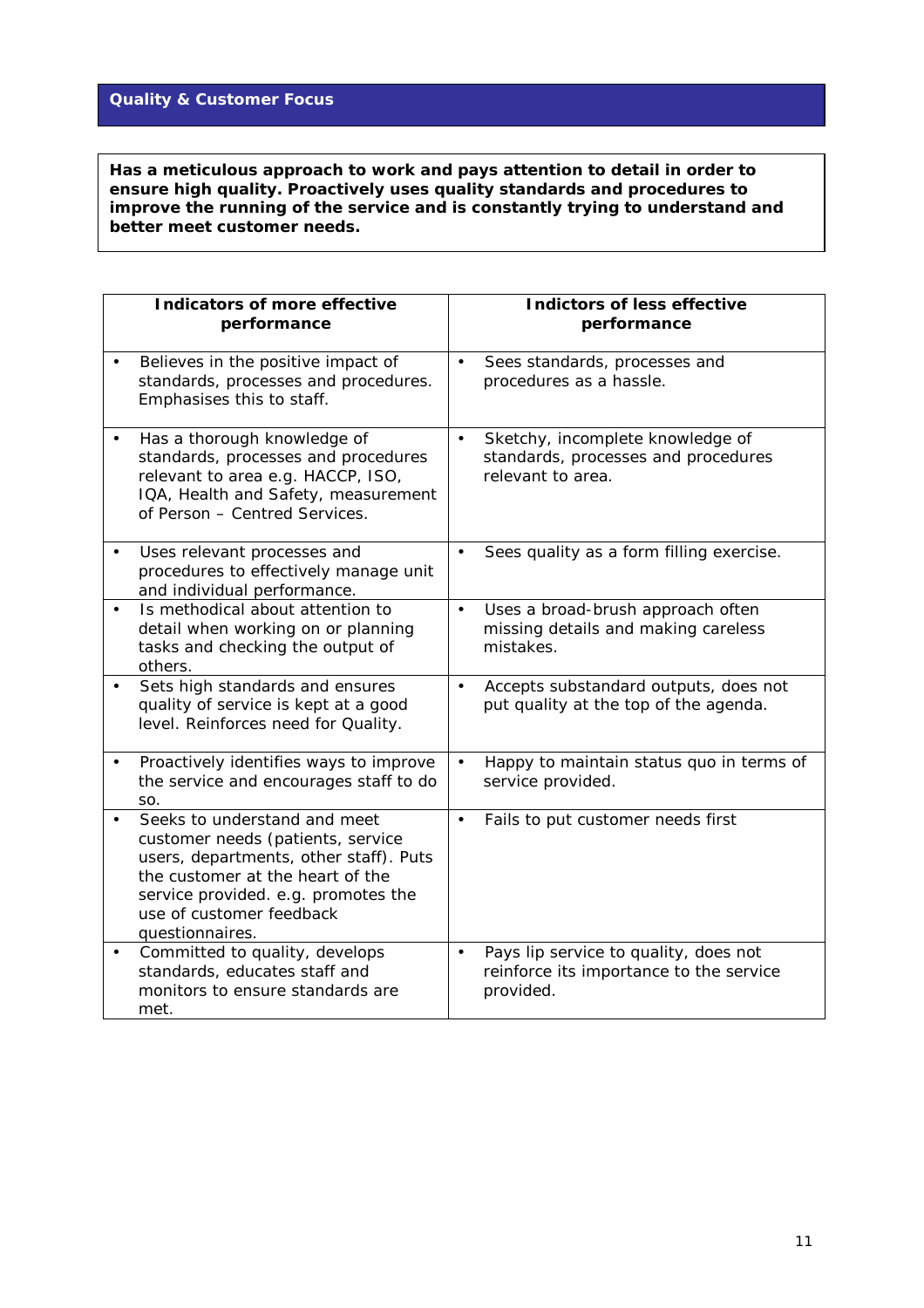## **Planning, Organising and Prioritising**

**Clarifies objectives and then takes a highly organised and systematic approach to planning. Breaks large tasks into smaller manageable actions and monitors progress against these. Has the ability to quickly adapt, prioritise and reorganise resources to meet unexpected and changing demands.** 

| Indicators of more effective<br>performance                                                                                                                                          | Indictors of less effective<br>performance                                                                               |
|--------------------------------------------------------------------------------------------------------------------------------------------------------------------------------------|--------------------------------------------------------------------------------------------------------------------------|
| Ensures objectives are clear at the<br>outset before executing a task.                                                                                                               | Reacts immediately to a request or<br>$\bullet$<br>instruction even when not totally sure<br>as to the exact objective.  |
| Thinks and plans ahead, anticipating<br>potential stumbling blocks before they<br>arise. Ensures that contingencies are<br>built in.                                                 | Operates on a reactive basis, dealing<br>$\bullet$<br>with things as they arise.                                         |
| Adopts a systematic approach to<br>planning e.g. rostering based on the<br>objectives, timelines and resources<br>available.                                                         | Ad hoc approach. Plans may not be<br>$\bullet$<br>explicit or comprehensive in nature.                                   |
| Is highly organised in approach to<br>work, uses diaries, lists or other<br>techniques to manage time and plan<br>schedules.                                                         | Fails to organise self and others.<br>$\bullet$<br>Sometimes fails to complete tasks or<br>misses deadlines as a result. |
| When delegating, ensures that the<br>person is clear about his/her role and<br>builds in review/monitoring<br>mechanisms.                                                            | Gives unclear or incomplete<br>$\bullet$<br>instructions when delegating tasks.                                          |
| Monitors progress against objectives<br>regularly.                                                                                                                                   | Does not make a habit of monitoring<br>$\bullet$<br>progress.                                                            |
| Displays an ability to juggle priorities<br>(e.g. patients' needs, clinical<br>requirements, logistical issues, mini-<br>crises) and swap things around in order<br>to meet demands. | Works on a 'first come', first served'<br>$\bullet$<br>basis not distinguishing urgent from<br>trivial/less important.   |
| Ability to move resources (people,<br>financial, material) around in order to<br>meet objectives.                                                                                    | Cannot stand back and look at<br>$\bullet$<br>resources available, often says no<br>without exploring all the options.   |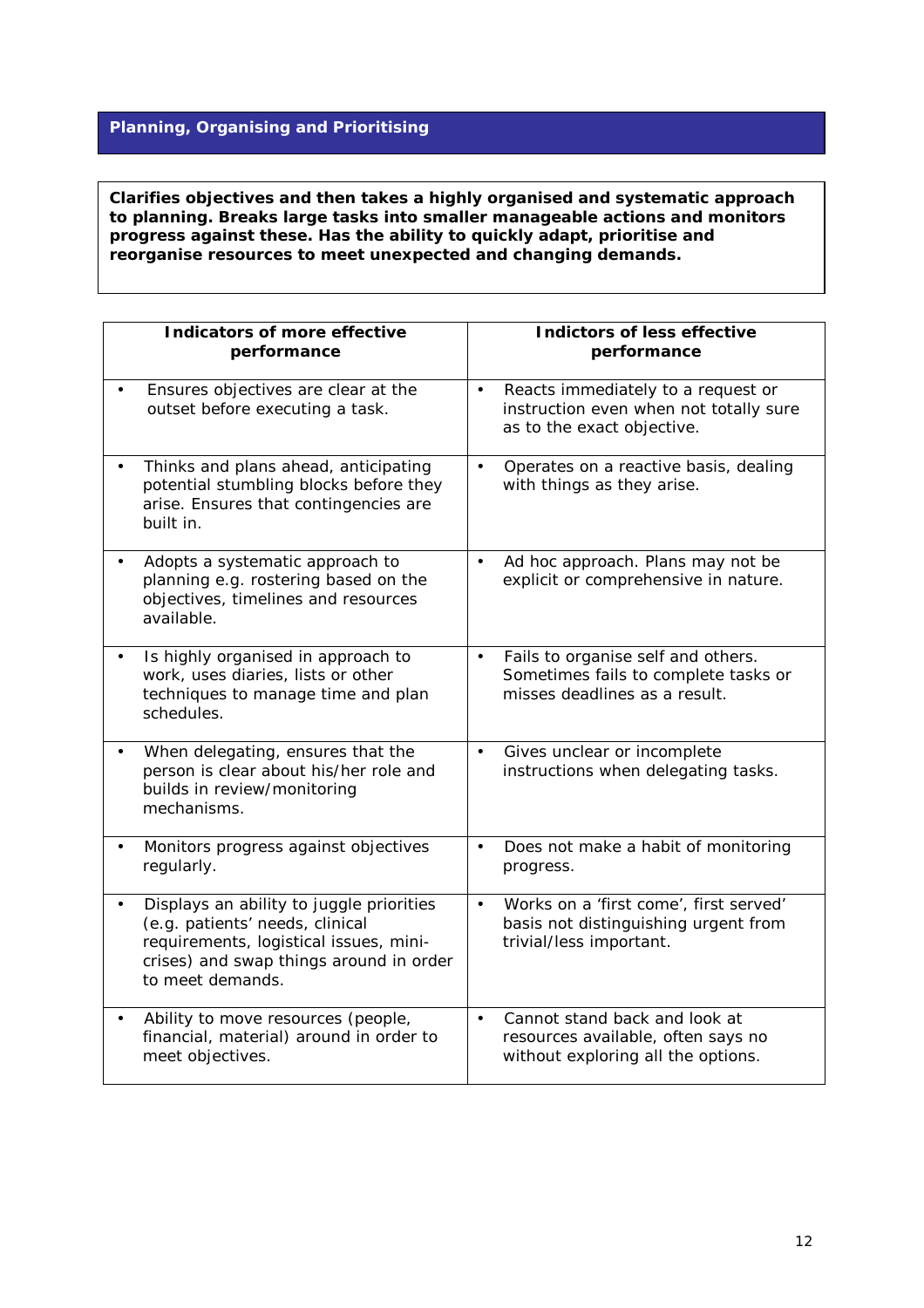# **Managing Yourself**

## **Competency Definitions**

## **Change & Self Development**

**Readily accepts change and implements it in a positive and enthusiastic manner. Shows a clear focus on personal development through acting on feedback and seeking formal and informal learning opportunities.** 

| Indicators of more effective<br>performance                                                                                          |           | Indicators of less effective<br>Performance                                                                                                                   |
|--------------------------------------------------------------------------------------------------------------------------------------|-----------|---------------------------------------------------------------------------------------------------------------------------------------------------------------|
| Is open to improvement and positive<br>towards change. Readily adapts to<br>new environments, standards &<br>procedures              | $\bullet$ | Resists or is slow to change, would prefer<br>stability and repetition. Thinks of<br>negative impact on self rather then<br>positives for the health service. |
| Seeks to implement change positively<br>and within an appropriate timeframe.<br>Motivates others towards change.                     | $\bullet$ | Slow to change, does not advocate in a<br>positive manner with staff.                                                                                         |
| Is comfortable when operating in<br>ambiguity due to pace of change in<br>health service.                                            | $\bullet$ | Feels uncomfortable and uncertain where<br>there is ambiguity.                                                                                                |
| Proactively seeks formal and on-the-<br>job development opportunities and<br>can transfer learning to the benefit of<br>the service. |           | Makes no conscious efforts to learn or<br>develop new skills and behaviours. Sees<br>learning as someone else's responsibility.                               |
| Is positive about receiving feedback<br>and constructive criticism. Tries to<br>change as a result.                                  | $\bullet$ | Takes constructive criticism personally.<br>Denies responsibility and refuses to<br>change.                                                                   |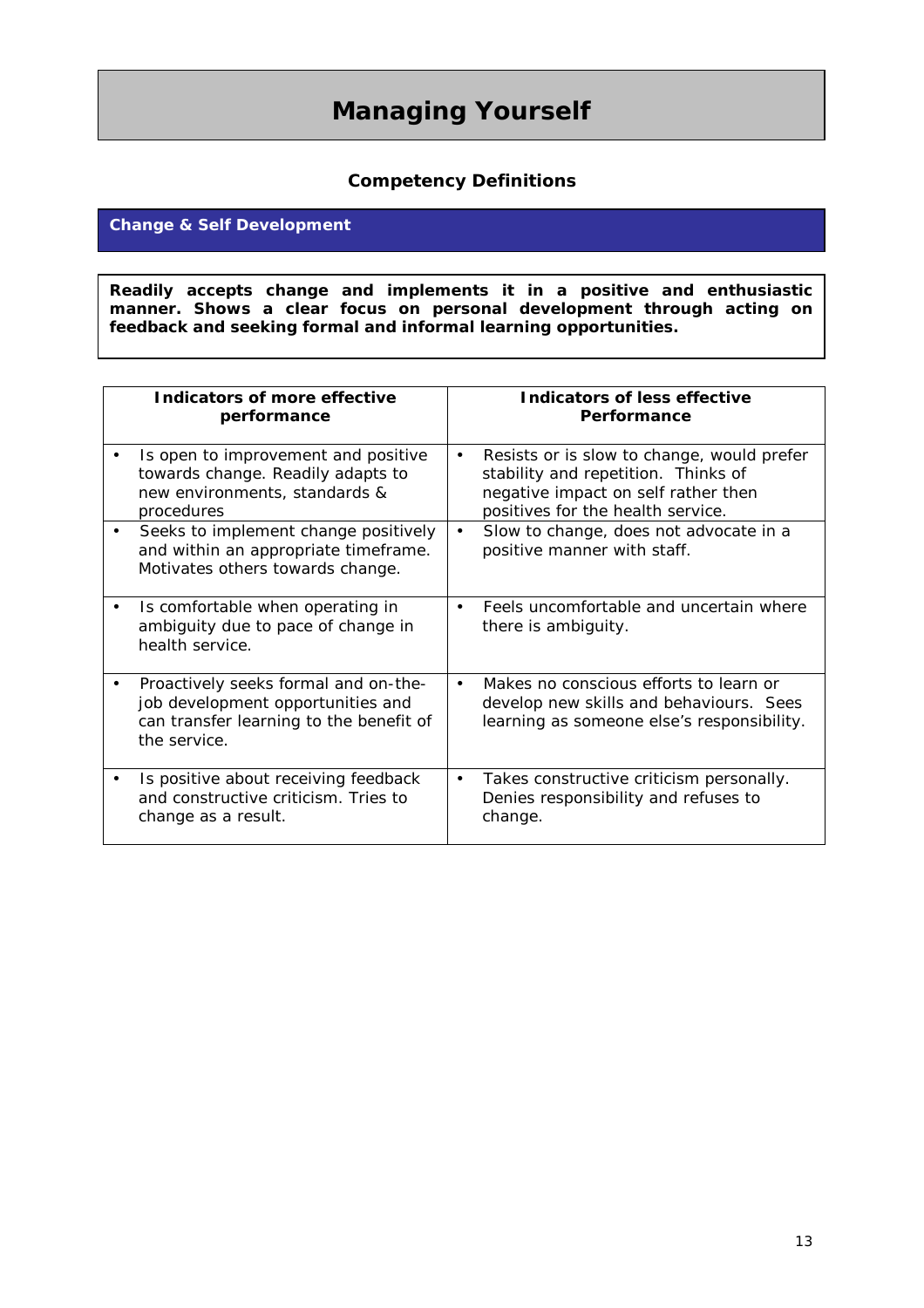## **Initiative, Drive and Resilience**

 **manages to remain upbeat. Uses effective tactics to lessen stress. Is positive, enthusiastic and dedicated. Shows flexibility in order to ensure customer needs are met. Copes well with disappointments and setbacks and** 

| Indicators of more effective<br>performance                                                                                            |           | Indictors of less effective<br>Performance                                                   |
|----------------------------------------------------------------------------------------------------------------------------------------|-----------|----------------------------------------------------------------------------------------------|
| Has a positive and enthusiastic<br>attitude. Is committed to doing a<br>good job.                                                      | $\bullet$ | May complain about difficulties without<br>doing anything proactive to deal with<br>them.    |
| Is dedicated and committed to<br>improving the service offered.                                                                        | $\bullet$ | Lacks motivation in the role, does not feel<br>really involved or committed.                 |
| Is flexible and adaptable. Willing to<br>accommodate requests that go above<br>and beyond normal job in order to<br>meet client needs. | $\bullet$ | Sticks rigidly to role and time<br>requirements. Unwilling to put self out<br>when asked.    |
| Prepared to take initiative and<br>ownership of tasks. Will drive things<br>to completion.                                             | $\bullet$ | Needs to be asked or prompted to<br>complete tasks.                                          |
| Persists and stays positive despite<br>setbacks and disappointments.                                                                   | $\bullet$ | Gives up, may blame external factors for<br>failure to meet standards.                       |
| Copes well with conflict and/or<br>resistance. Does not take this<br>personally.                                                       | $\bullet$ | Reacts aggressively to conflict and/or<br>resistance.                                        |
| Manages stress levels effectively, can<br>switch off after work. Does not take<br>problems home.                                       | $\bullet$ | Feels uptight and anxious. Finds it difficult<br>to switch off.                              |
| Remains cool and collected in<br>pressurised or crisis situations. Is<br>objective i.e. can provide focus and<br>direction to others.  | $\bullet$ | Feels anxious, nervous under pressure.<br>Ability to plan and make decisions is<br>hindered. |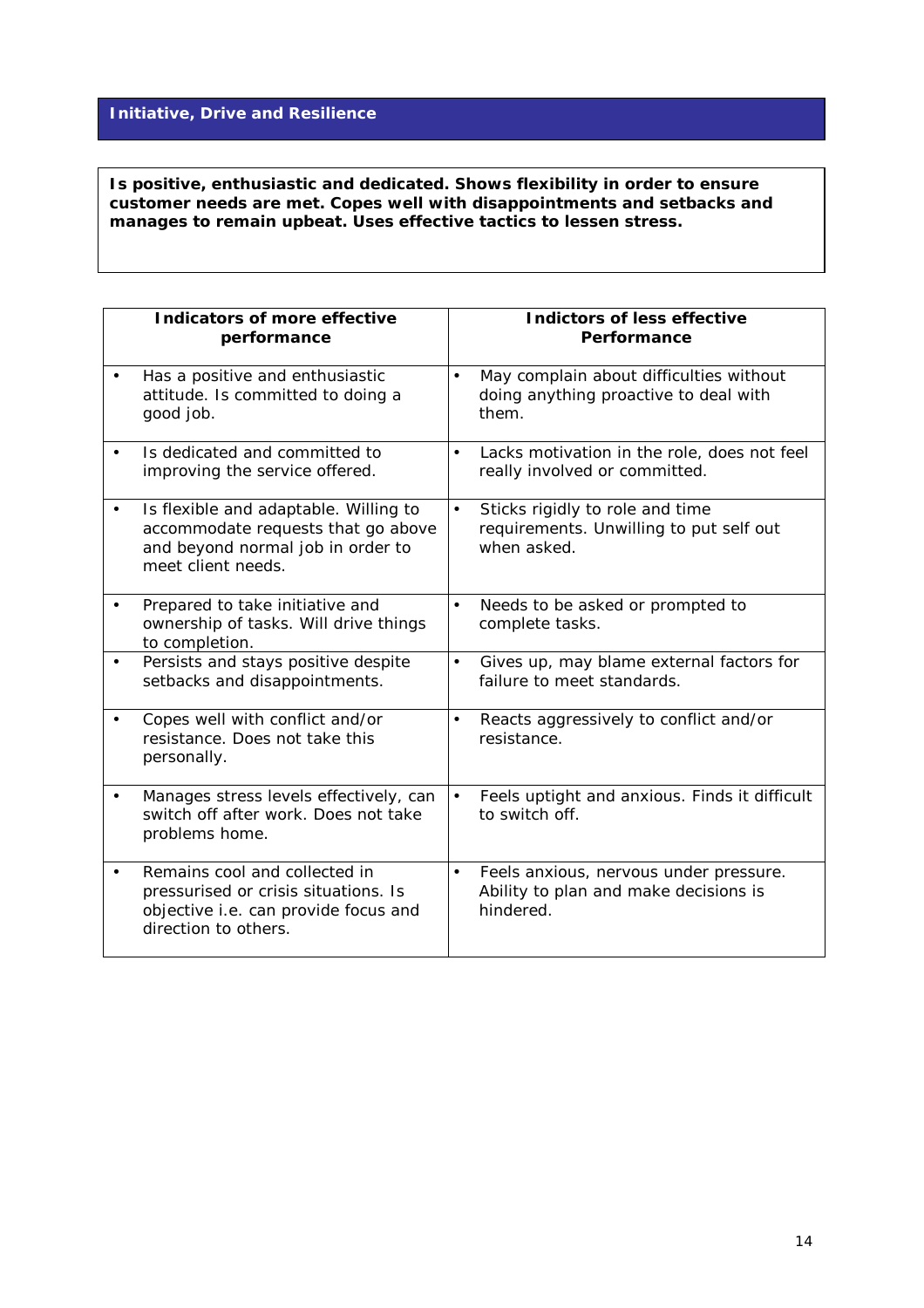# **Managing Change**

## **Competency Definitions**

## **Managing Change/Strategic Thinking**

**Has a vision of what improved service in own area needs to look like and promotes a positive approach to change. Understands the changing health service and how this impacts on own area. Manages change by getting buy-in from others through communication, consultation and partnership. Shows empathy and understanding when dealing with resistance. Takes a strategic approach when planning.** 

| Indicators of more effective<br>performance                                                                                                                              | Indictors of less effective<br>Performance                                                                                          |
|--------------------------------------------------------------------------------------------------------------------------------------------------------------------------|-------------------------------------------------------------------------------------------------------------------------------------|
| Develops a vision of what improved<br>service needs to look like. Promotes a<br>positive attitude towards change.                                                        | Operates in the here and now with no<br>$\bullet$<br>interest or motivation to change things.                                       |
| Introduces proactive and/or creative<br>$\bullet$<br>changes aimed at improving the<br>service provided.                                                                 | Content to do things the way they have<br>$\bullet$<br>always been done.                                                            |
| Communicates effectively with all<br>stakeholders while managing change.<br>Adopts a partnership approach.<br>Shows empathy and patience. Sells<br>the vision.           | Fails to listen to and understand the views<br>$\bullet$<br>of other stakeholders. Impatient and unable<br>to empathise.            |
| Has a good understanding of the<br>changing environment of the health<br>service and how it impacts on own<br>area.                                                      | Unaware of the big picture with regard to<br>$\bullet$<br>the health service.                                                       |
| Takes a strategic view when business<br>$\bullet$<br>planning or service planning.<br>Considers inter-relationships within<br>the service and takes a long-term<br>view. | Tends to only consider own area when<br>$\bullet$<br>planning, unaware of cross-functional<br>interdependencies. Short- term focus. |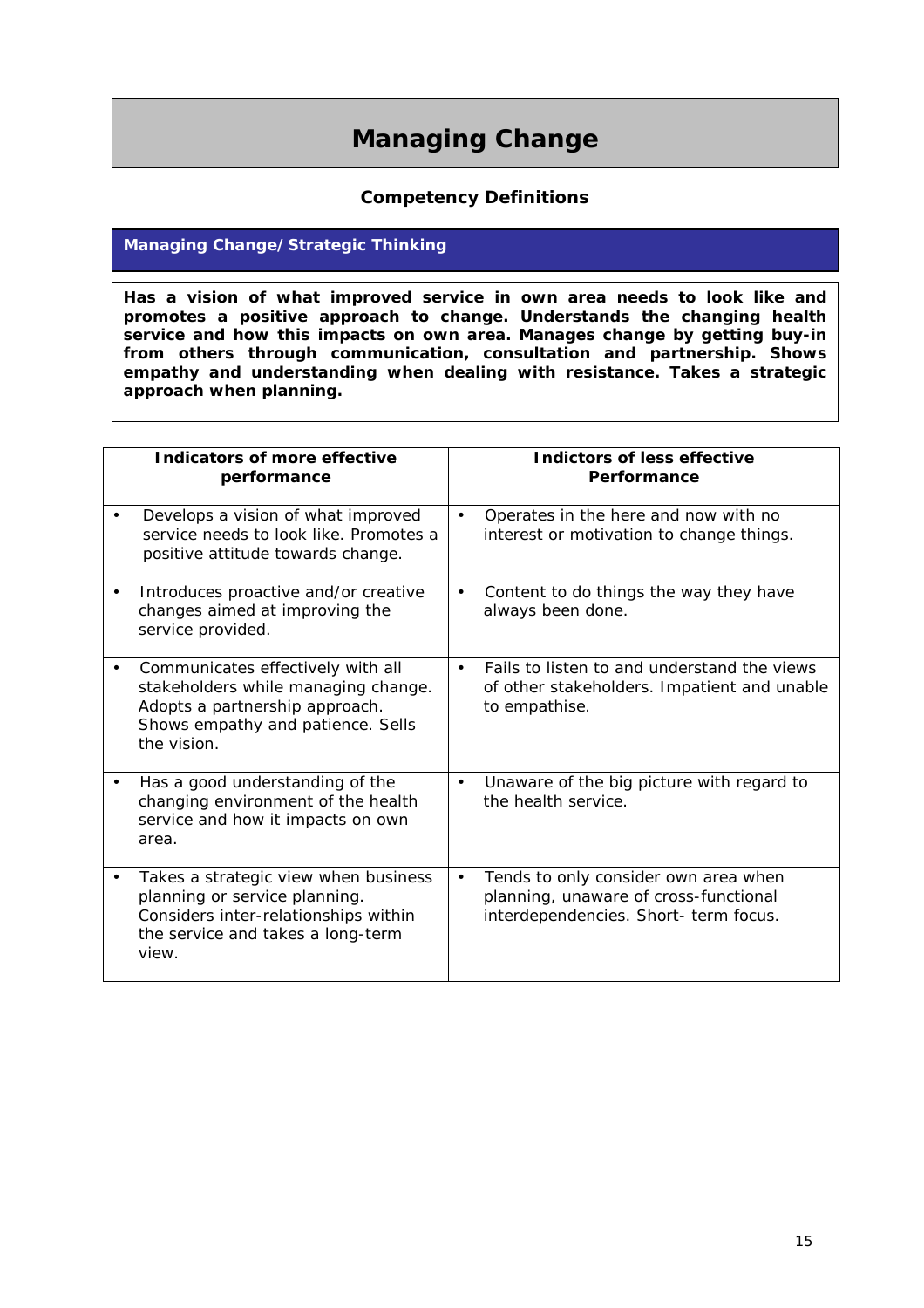# **Managing People**

## **Competency Definitions**

## **Managing Performance**

**Sets clear standards for individuals and team. Observes and monitors performance against these standards and gives regular positive and negative feedback. Adopts an assertive and firm but fair approach to dealing with underperformance.** 

| Indicators of more effective                                                                                                                                                               | Indicators of less effective                                                                                                                                       |
|--------------------------------------------------------------------------------------------------------------------------------------------------------------------------------------------|--------------------------------------------------------------------------------------------------------------------------------------------------------------------|
| performance                                                                                                                                                                                | performance                                                                                                                                                        |
| Sets clear standards, goals or                                                                                                                                                             | Fails to make expectations clear or check                                                                                                                          |
| objectives for individuals and teams.                                                                                                                                                      | $\bullet$                                                                                                                                                          |
| Ensures there is no ambiguity about                                                                                                                                                        | that the standards or objectives are                                                                                                                               |
| what is required.                                                                                                                                                                          | clearly understood.                                                                                                                                                |
| Regularly observes staff performance<br>and checks their work. Gives<br>positive and negative feedback<br>immediately.                                                                     | Does not spend sufficient time observing,<br>$\bullet$<br>monitoring or giving feedback. Too<br>involved in own activities to manage the<br>performance of others. |
| Makes sure to balance feedback,                                                                                                                                                            | Feedback tends to be either overly                                                                                                                                 |
| giving praise and recognition as well                                                                                                                                                      | $\bullet$                                                                                                                                                          |
| as constructive criticism.                                                                                                                                                                 | positive or negative.                                                                                                                                              |
| Sees himself/herself as a manager.                                                                                                                                                         | Anxious to be liked by staff, therefore fails                                                                                                                      |
| Maintains a professional distance                                                                                                                                                          | $\bullet$                                                                                                                                                          |
| when relating to staff.                                                                                                                                                                    | to assertively manage performance.                                                                                                                                 |
| Firm and assertive approach to<br>dealing with underperformance e.g.<br>absenteeism, poor level of output.<br>Makes standards clear. Does not<br>tolerate poor work or non-<br>compliance. | Style of confronting underperformance is<br>$\bullet$<br>either timid or aggressive.                                                                               |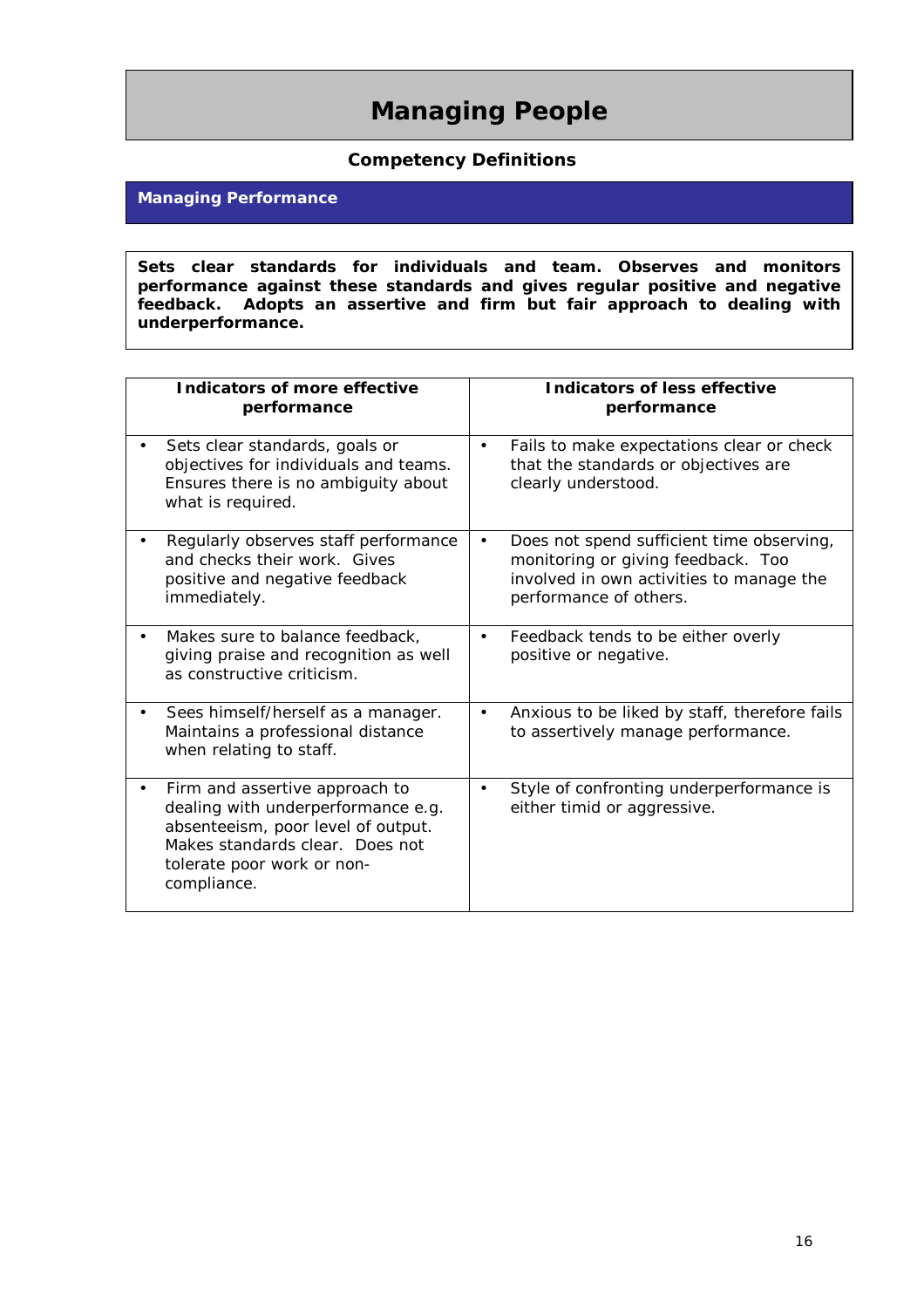#### **Communicating & Influencing**

**Gets point across to others clearly and effectively both verbally and in written form. Displays good listening skills in order to understand other people's views and concerns. Assertive communication style together with an open approach and a willingness to take other people's opinions on board and involve them where appropriate. Persuasive and convincing when negotiating with others.** 

| Indicators of more effective<br>performance                                                                                                                                                           | Indicators of less effective<br>performance                                                                                                                           |
|-------------------------------------------------------------------------------------------------------------------------------------------------------------------------------------------------------|-----------------------------------------------------------------------------------------------------------------------------------------------------------------------|
| Speaks in a clear and fluent<br>manner. Gets the message across<br>effectively.                                                                                                                       | Fails to get key points across. May be<br>$\bullet$<br>vague or hesitant in delivery.                                                                                 |
| Displays an assertive<br>communication style (i.e. shows<br>understanding and respect for<br>others but is clear around own<br>needs).                                                                | Communication style is either passive or<br>$\bullet$<br>aggressive.                                                                                                  |
| Listens well in order to fully<br>understand other people's points of<br>view.                                                                                                                        | Poor listening skills. Does not pay enough<br>$\bullet$<br>attention, may interrupt in order to get<br>own point across.                                              |
| Keeps staff and manager informed<br>on relevant issues using a<br>combination of methods i.e. 1:1's,<br>team meetings, notice boards etc.                                                             | Does not see the need to communicate<br>$\bullet$<br>regularly with staff or manager.                                                                                 |
| Has an approachable style. Takes<br>time to listen, understand and solve<br>problems when possible.                                                                                                   | Does not sufficiently make self available to<br>$\bullet$<br>others and/or does not deal with their<br>feelings/concerns.                                             |
| Proactively involves others and<br>seeks their input and suggestions at<br>every appropriate opportunity                                                                                              | Does not seek opportunities to involve<br>$\bullet$<br>others in planning and problem solving.<br>Would prefer to do this alone and then<br>communicate the decision. |
| Writes clear, well structured<br>reports/ plans etc, which give a<br>complete picture. Can use<br>quantitative data to support his/her<br>arguments. e.g. when preparing<br>service plan for the year | Written communication style is poor - may<br>$\bullet$<br>lack structure or impact. Does not use<br>quantitative data.                                                |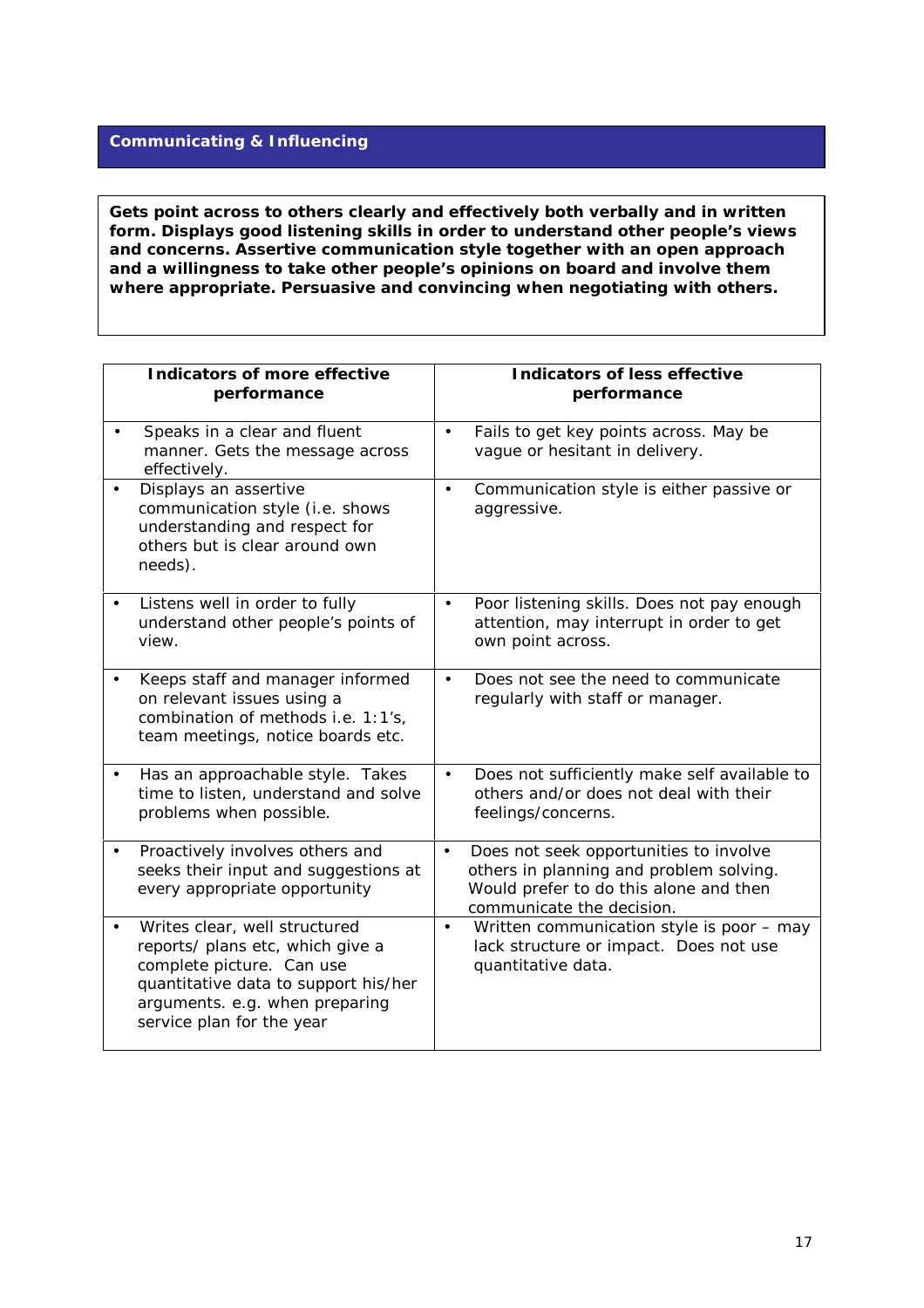| Indicators of more effective                                                                                                                                  | Indicators of less effective                                                                                    |
|---------------------------------------------------------------------------------------------------------------------------------------------------------------|-----------------------------------------------------------------------------------------------------------------|
| performance                                                                                                                                                   | performance                                                                                                     |
| Successfully persuades and<br>convinces managers, peers and<br>subordinates. Is understanding of<br>their feelings and positions<br>arguments based on these. | Fails to persuade people to see the<br>benefits and merits of a particular<br>point.                            |
| Uses clear, logical and fact driven<br>arguments when persuading /<br>negotiating.                                                                            | Tends to be less convincing and<br>$\bullet$<br>credible. May be overly emotional<br>and lack depth or clarity. |
| Successfully negotiates outcomes                                                                                                                              | Poor negotiation skills. May lack                                                                               |
| due to diligent preparation,                                                                                                                                  | $\bullet$                                                                                                       |
| assertiveness and 'give and take'                                                                                                                             | assertiveness or fail to show                                                                                   |
| where appropriate.                                                                                                                                            | flexibility.                                                                                                    |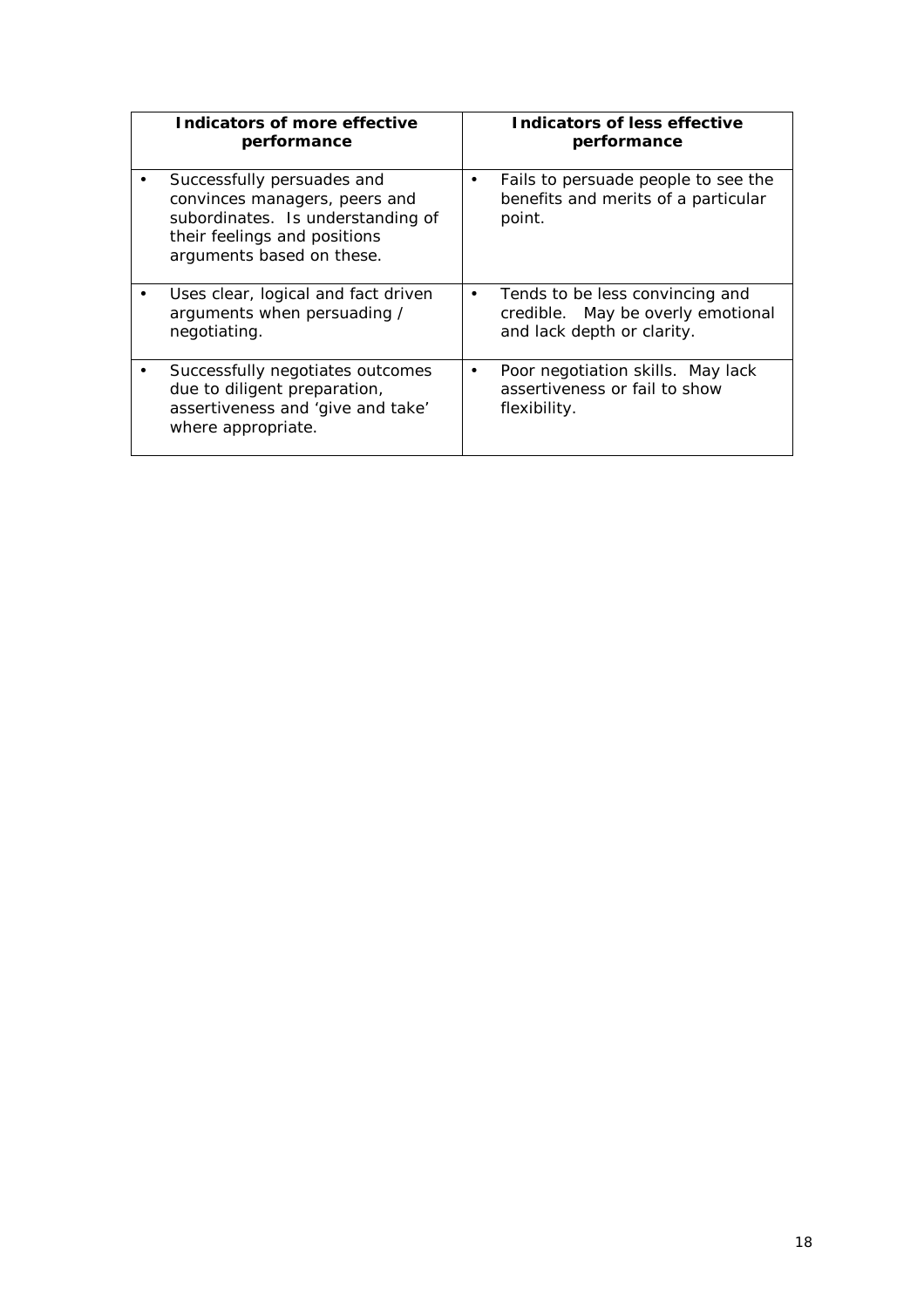## **Motivating, Developing and Empowering**

**Approachable and fair management style. Sets a good example by acting as a role-model for staff and showing them respect and support. Looks for opportunities to give praise and recognition to staff. Proactively encourages the development of people through formal training and education as well as empowerment and learning on the job.** 

|           | Indicators of more effective<br>performance                                                                                                                                 | Indicators of less effective<br>performance                                                                                                                                                                       |
|-----------|-----------------------------------------------------------------------------------------------------------------------------------------------------------------------------|-------------------------------------------------------------------------------------------------------------------------------------------------------------------------------------------------------------------|
|           | Approachable and fair management<br>style. Encourages staff to<br>communicate their suggestions,<br>problems etc.                                                           | Tells people what to do and expects them<br>$\bullet$<br>to get on with it.                                                                                                                                       |
|           | Sets a good example to staff by role<br>modelling the expected behaviours<br>and standards at every opportunity.<br>Gets involved in the work of staff<br>when appropriate. | Refuses to perform tasks/duties of staff.<br>$\bullet$<br>May see this as a come down. Sometimes<br>demonstrates inappropriate behaviour e.g.<br>arriving late, resisting new initiatives<br>overtly or covertly. |
|           | Fair and equitable approach,<br>ensuring that all staff are treated<br>equally and carry appropriate<br>workload and responsibility.                                        | May show favouritism or display a negative<br>$\bullet$<br>bias towards some staff members.                                                                                                                       |
|           | Takes time to listen to and<br>understand the views, motivators<br>and concerns of staff members. Tries<br>to act on these.                                                 | Does not empathise with staff and therefore<br>$\bullet$<br>cannot manage according to their needs.                                                                                                               |
|           | Looks for opportunities to praise and<br>recognise staff for good performance.                                                                                              | Rarely gives praise.<br>$\bullet$                                                                                                                                                                                 |
|           | Shows respect and commonsense<br>when dealing with personal<br>difficulties.                                                                                                | Expects others to get the job done despite<br>$\bullet$<br>the circumstances.                                                                                                                                     |
|           | Ability to adapt style and approach<br>based on being able to read the<br>person or situation.                                                                              | Rigid inflexible style.<br>$\bullet$                                                                                                                                                                              |
| $\bullet$ | Encourages staff to attend<br>training/education courses and<br>creates opportunities for this to<br>happen.                                                                | Sees education and training as a low<br>$\bullet$<br>priority and will not look for ways to release<br>people.                                                                                                    |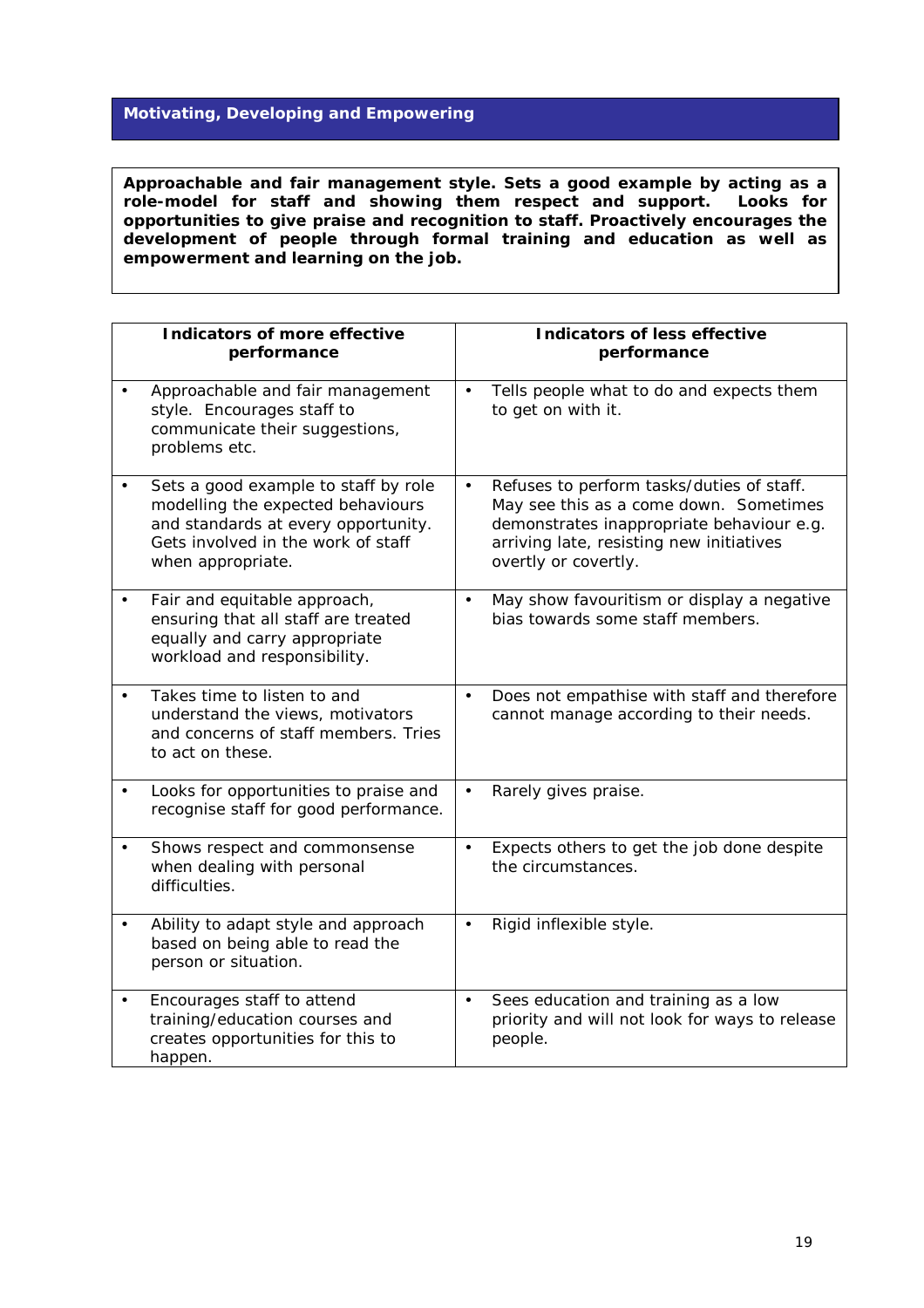| Indicators of more effective<br>performance                                                                                                                                                    |           | Indicators of less effective<br>performance                                                                                                |
|------------------------------------------------------------------------------------------------------------------------------------------------------------------------------------------------|-----------|--------------------------------------------------------------------------------------------------------------------------------------------|
| Is aware of the strengths and<br>development needs of staff. Seeks to<br>develop them on the job through<br>coaching, informal training and the<br>Personal Development Plan (PDP)<br>process. | $\bullet$ | Does not take time to understand<br>strengths or development needs of<br>staff. Does not invest energy into<br>their personal development. |
| Looks for opportunities for staff to take<br>ownership of tasks and responsibilities.<br>Tries to make them feel empowered.                                                                    | $\bullet$ | Sees the role of staff as doing what<br>is asked of them rather than taking<br>on responsibility for more.                                 |
| When delegating, gives staff the<br>freedom to decide how to go about a<br>task.                                                                                                               | $\bullet$ | Tells staff what is to be done and<br>how with no latitude for them to use<br>initiative.                                                  |
| Is prepared to actively support staff.<br>Advocates upwards for additional<br>support and resources.                                                                                           |           | Blames staff for failure to meet<br>expectations.                                                                                          |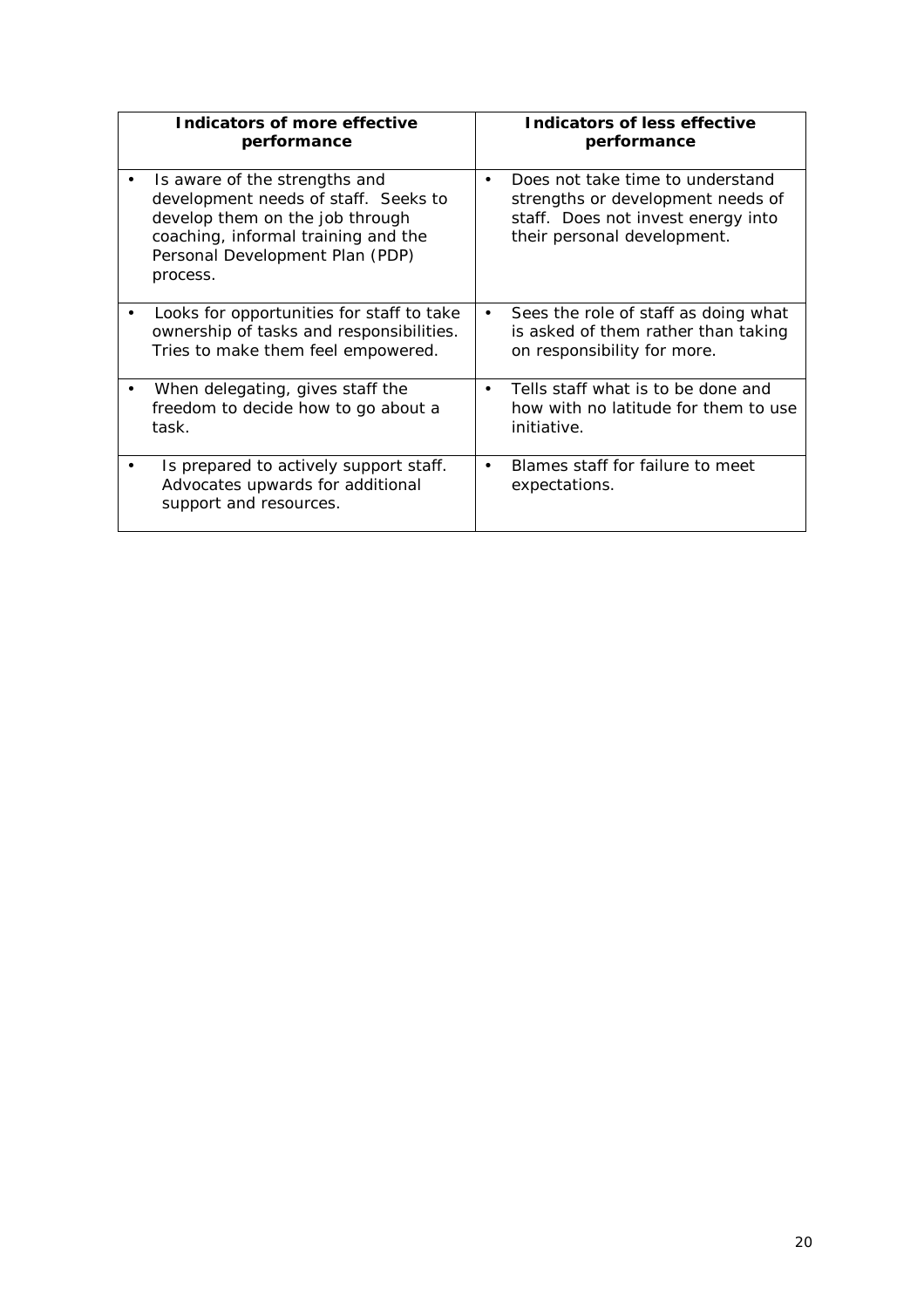### **Building Effective Relationships**

**Develops open and honest relationships with colleagues in the service. Works well within a multi disciplinary team and treats people with respect. Builds up networks within the service and can use these to good effect. Shows objectivity, patience and mediation skills when dealing with conflict.** 

| Indicators of more effective                                                                                                                     | Indicators of less effective                                                                                                                                     |
|--------------------------------------------------------------------------------------------------------------------------------------------------|------------------------------------------------------------------------------------------------------------------------------------------------------------------|
| performance                                                                                                                                      | performance                                                                                                                                                      |
| Develops open and honest working<br>relationships with managers, peers<br>and subordinates. Treats people fairly<br>and with respect.            | Keeps opinions and feelings from others.                                                                                                                         |
| Good team player. Shows support<br>and encouragement for others.<br>Enjoys the dynamic of working closely<br>with others.                        | Likes to work alone. Does not go out of<br>$\bullet$<br>his/her way to support colleagues.                                                                       |
| Carefully guards confidentiality and                                                                                                             | Engages in gossip and discloses personal                                                                                                                         |
| shows discretion when dealing with                                                                                                               | $\bullet$                                                                                                                                                        |
| peoples' issues and concerns.                                                                                                                    | information.                                                                                                                                                     |
| Works well with colleagues from                                                                                                                  | Is more comfortable with people of a                                                                                                                             |
| different cultures or backgrounds.                                                                                                               | $\bullet$                                                                                                                                                        |
| Enjoys the diversity within the Health                                                                                                           | similar culture, background etc. Does not                                                                                                                        |
| Service.                                                                                                                                         | take the time to understand others.                                                                                                                              |
| Builds on good formal and informal<br>networks and can use these contacts<br>to get things done and solve<br>problems.                           | Relates only to those with whom he/she<br>$\bullet$<br>works closely.                                                                                            |
| Builds a good partnership relationship<br>with trade union officials and shop<br>stewards founded on trust,<br>understanding and mutual respect. | Only deals with trade union officials and<br>$\bullet$<br>shop stewards when absolutely<br>necessary. May display inappropriate<br>style when working with them. |
| Creates harmony by mediation                                                                                                                     | May take sides or become emotionally                                                                                                                             |
| between parties in a conflict situation.                                                                                                         | $\bullet$                                                                                                                                                        |
| Finds a win-win solution.                                                                                                                        | involved in a conflict.                                                                                                                                          |
| Deals with problems on the spot so                                                                                                               | Avoids or escalates conflict situations.                                                                                                                         |
| that they are not allowed to fester.                                                                                                             | $\bullet$                                                                                                                                                        |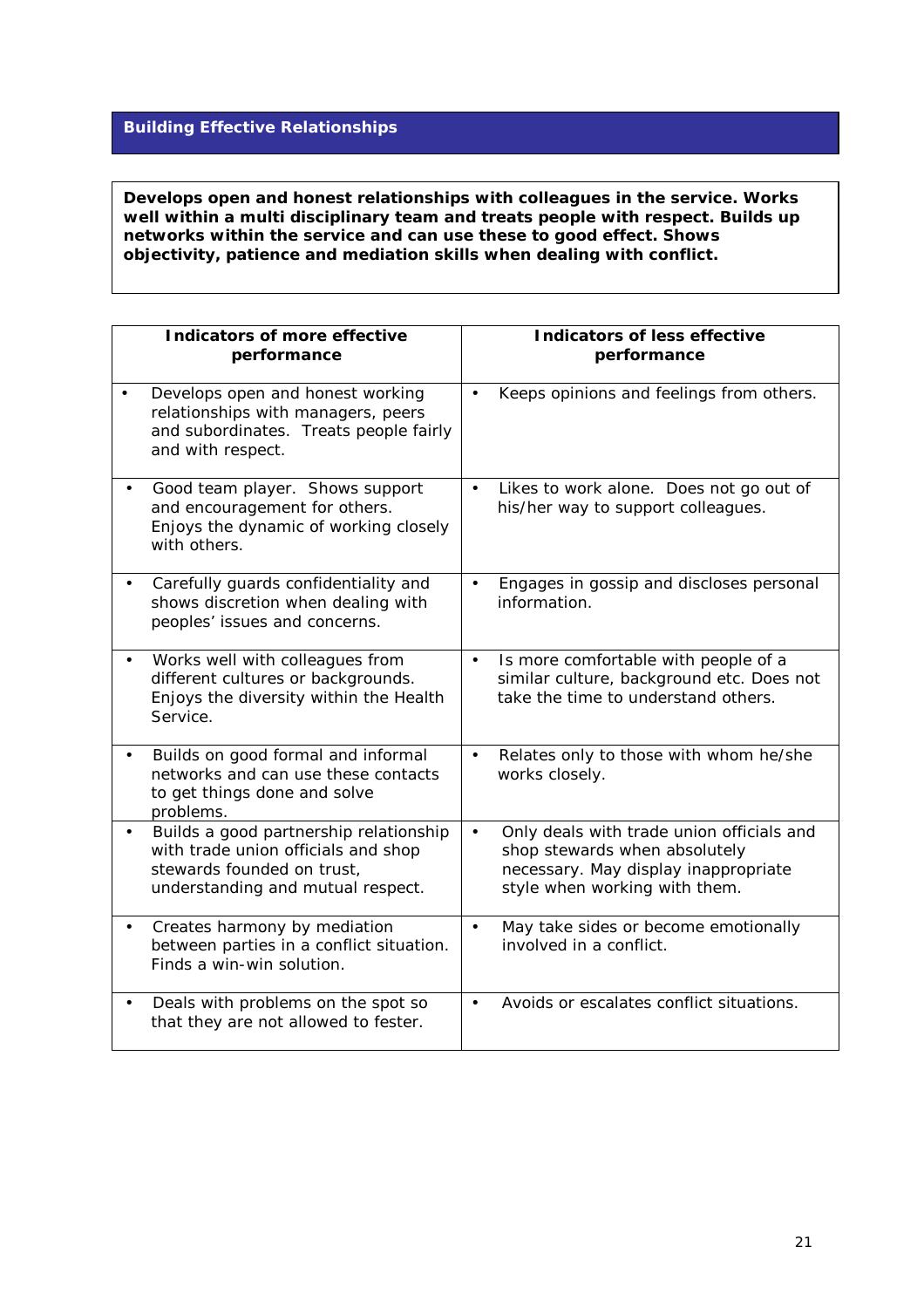### <span id="page-21-0"></span>**6. Themes Emerging from the Research**

The purpose of this section is to outline the main broad themes, which emerged during this research. These include observations on the context and environment in which many managers operate along with issues which have arisen due to the specific nature of this project and the group of managers being researched.

#### • **Diversity of Roles within the Population**

This study was conducted on a wide variety of roles within the regions, voluntary hospitals and intellectual disability organisations. Appendix 2 outlines the roles and grades, which were included in the project. The vast diversity of job types and work environments led to a challenge in coming up with a set of skills and characteristics, which is relevant, to all. Essentially the themes common across all the management/supervisory roles appears in the competency framework. This means that the very specific/technical competencies which might apply to a Head Chef or an Engineering Officer for example are not included. This, however, does not in any way reduce the effectiveness and applicability of the competencies. The research set out to define the traits and characteristics of effective managers within the support services rather than to provide detailed personal specifications for all those involved.

#### • **Varying Levels of Management/Supervisory Responsibility**

Another theme to become apparent within this group was the varying level of management/supervisory responsibility. Some of the grades included have a large degree of autonomy, manage significant budgets and are in control of an extensive amount of resources. Many more however feel they have little or no autonomy/decision making power and do not in effect manage resources. Their role is primarily at a slightly more senior level than the staff they work with and contains some element of planning and supervision. In fact only 10% of the people who answered the structured questionnaire during the focus groups fell into the more senior category.

The result of this is that the data gathered did not allow SHL to define management effectiveness at a number of levels. People using the competencies as part of their PDP (Personal Development Plan) or to help with the performance management process should identify the traits and characteristics, which are relevant in their current role and use these rather than apply the competency framework in its entirety.

During the consultation sessions when people were asked to go through the list of traits and characteristics and identify those which they did not feel were relevant at their level, only a very small (statistically insignificant) number emerged. This indicates that the competency definitions are pitched at a level that the majority of support service managers/supervisors can relate to.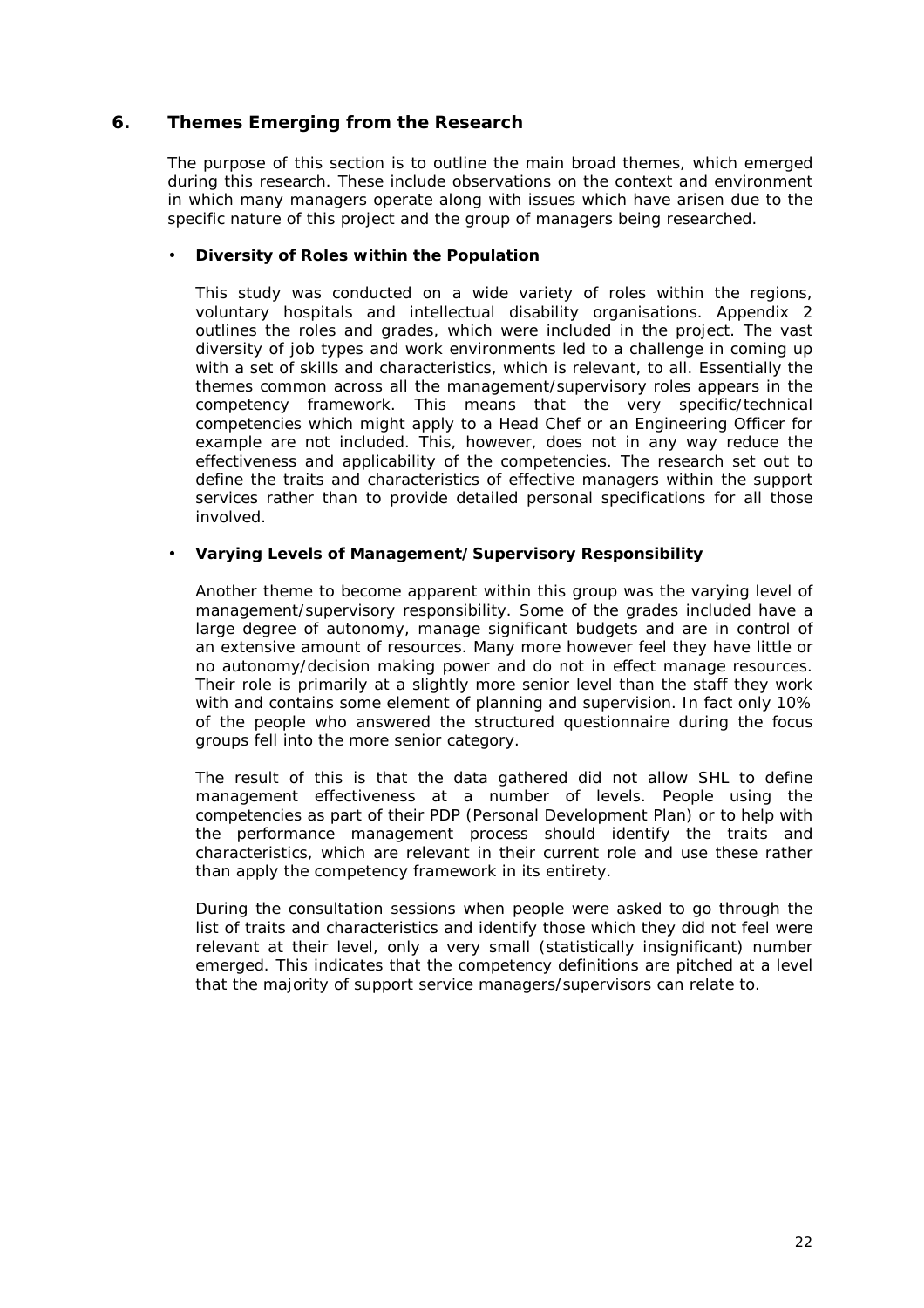#### • **Firefighting nature of the role**

Throughout all interactions with the support service managers/supervisors they described their roles and responsibilities as largely reactive. They appear to spend large amounts of time problem solving, juggling resources and adapting to situations as they arise. There is a perception that there is not enough time in the day for them to engage in more value added activities such as long term planning or coaching.

#### • **Benchmarking against other competency frameworks**

Part of this process involved benchmarking the competency framework against other national and international frameworks from different sectors and job types. As would be expected there is a large degree of similarity across many areas particularly the interpersonal and task related competencies. The most interesting themes are competencies, which did NOT emerge from the research and are found in the majority of service oriented management competencies.

Insufficient data emerged to justify the inclusion of a standalone customer or patient focus competency. It appears that most of the supervisors/managers interviewed or present at focus groups have a mainly internal focus. They do not think of themselves as service providers and rarely discussed the role they play in serving the end user (patients, clients, service users)

Even though commitment and initiative is seen as important, there appears to be a lack of focus on results targets or objectives. In the competency card sort exercises conducted during the briefing sessions and focus groups only a very small number of respondents selected items relating to drive for results as being important.

Creativity and Innovation is often a required competency in customer led management roles. This did not emerge in this piece of research. It would appear that most of the population do not have the scope to innovate or come up with new and different ideas.

#### • **The increasing diversity within the support service workforce**

The incremental increase in foreign nationals seeking work in Ireland over the past number of years has led to a new cultural and ethnic diversity within the support service workforce. Managing this diversity requires certain traits and attributes which are included in the 'Building Effective Relationships' competency.

#### • **The Climate**

The final theme of note to come through is to do with the environment where many support service managers/supervisors work. In many cases this is quite difficult and characterised by low morale, absenteeism and other performance problems, resistance to change and a difficult IR climate with regular conflict. Building relationships and managing people is a challenge and draws on skills and behaviours, which are not required to the same extent in other environments.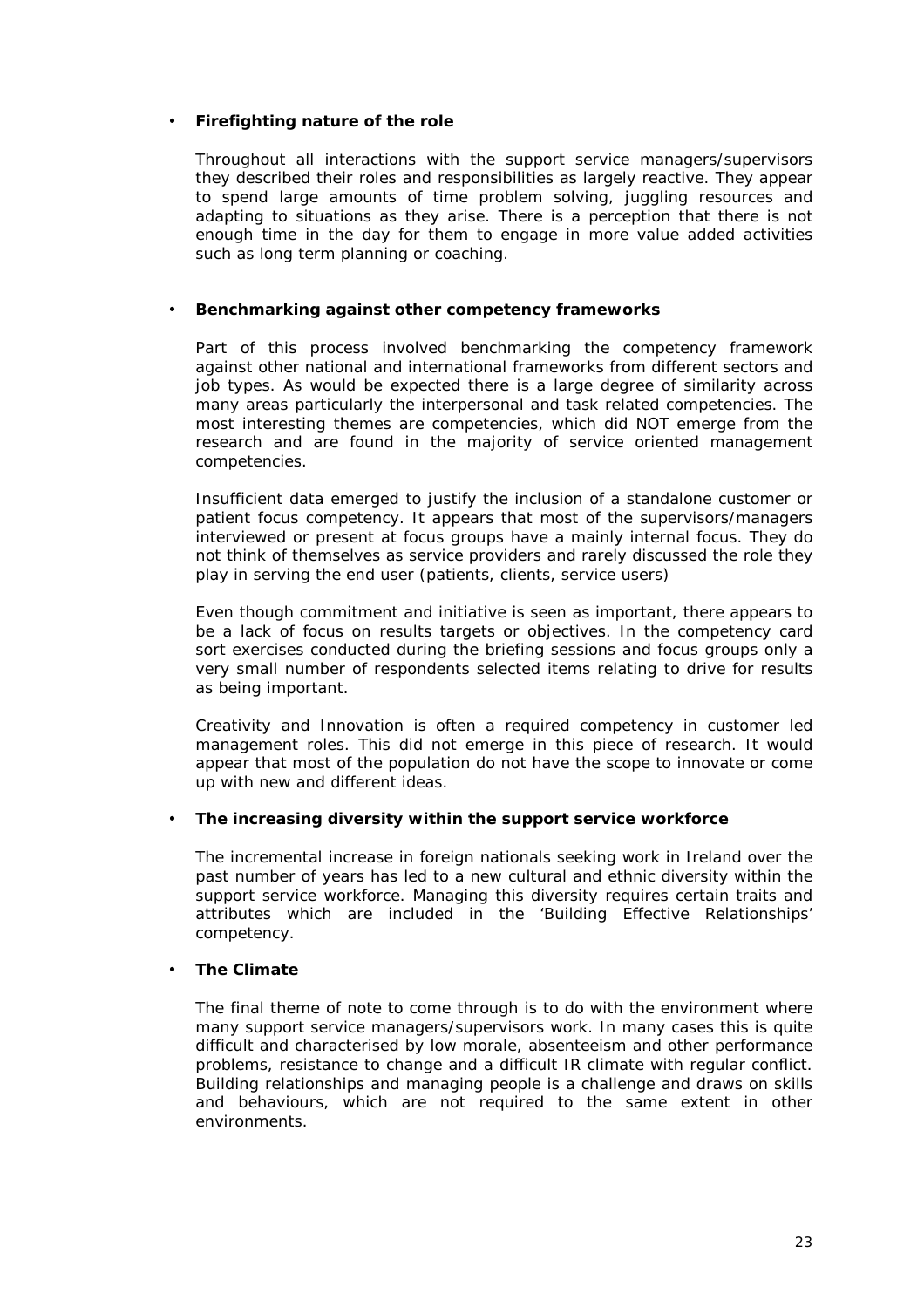## <span id="page-23-0"></span>**7 Recommendations for Next Steps**

One sub theme to emerge from the research was a lack of clarity around job roles and definitions. Some supervisors/managers did not see themselves as responsible for the motivation and development of staff in their area. While this was not explored in detail by SHL it appears that there may be a need for some exercise to clarify roles and responsibilities.

The concept of personal development and competencies is new and different to many mangers and supervisors within the heath service. It will be vital to ensure that structures and supports are put in place to ensure people engage with the various tools that will emanate from this competency framework. It is recommended that relevant learning and development departments explore the possibility of providing workshops and possibly setting up learning groups. Another platform where competencies can be reinforced is Personal Development Planning (P.D.P)

The SKILL project provides an invaluable platform to affirm the use of competencies as a personal development tool. It is recommended that the programmes emanating from the project include briefing on the competency framework and the use of learning plans and learning logs that are competency based.

SHL understands that a performance management system is currently being put in place within many areas of the health service. The research identified two themes which are highly relevant in this regard. Firstly the apparent lack of focus on targets and objectives will be addressed through the objective setting and review aspect of performance management. Secondly and more importantly there is a perceived gap around the skills and behaviours required to engage in open and honest discussions around performance. This will be made all the more challenging in the areas where the climate is currently difficult. We recommend that sufficient training and development is provided to managers/supervisors so that they feel comfortable with the process and more importantly the skills and behaviours.

The lack of emphasis placed on internal and external customers was an interesting issue to come out of this research. It is recommended that a more proactive approach to communication and involvement should be adopted (particularly in the larger hospitals) so that supervisors and managers in the support services 'feel' part of a service providing team.

The difficult climate in certain areas within the support services will make it difficult to achieve momentum towards change and continuous improvement. It is recognised that low morale and cynicism is the result of many years of 'history' and will not disappear overnight. Nevertheless it may be appropriate to explore some conflict management interventions such as coaching and other skills training as a pilot programme in a number of the more problematic areas.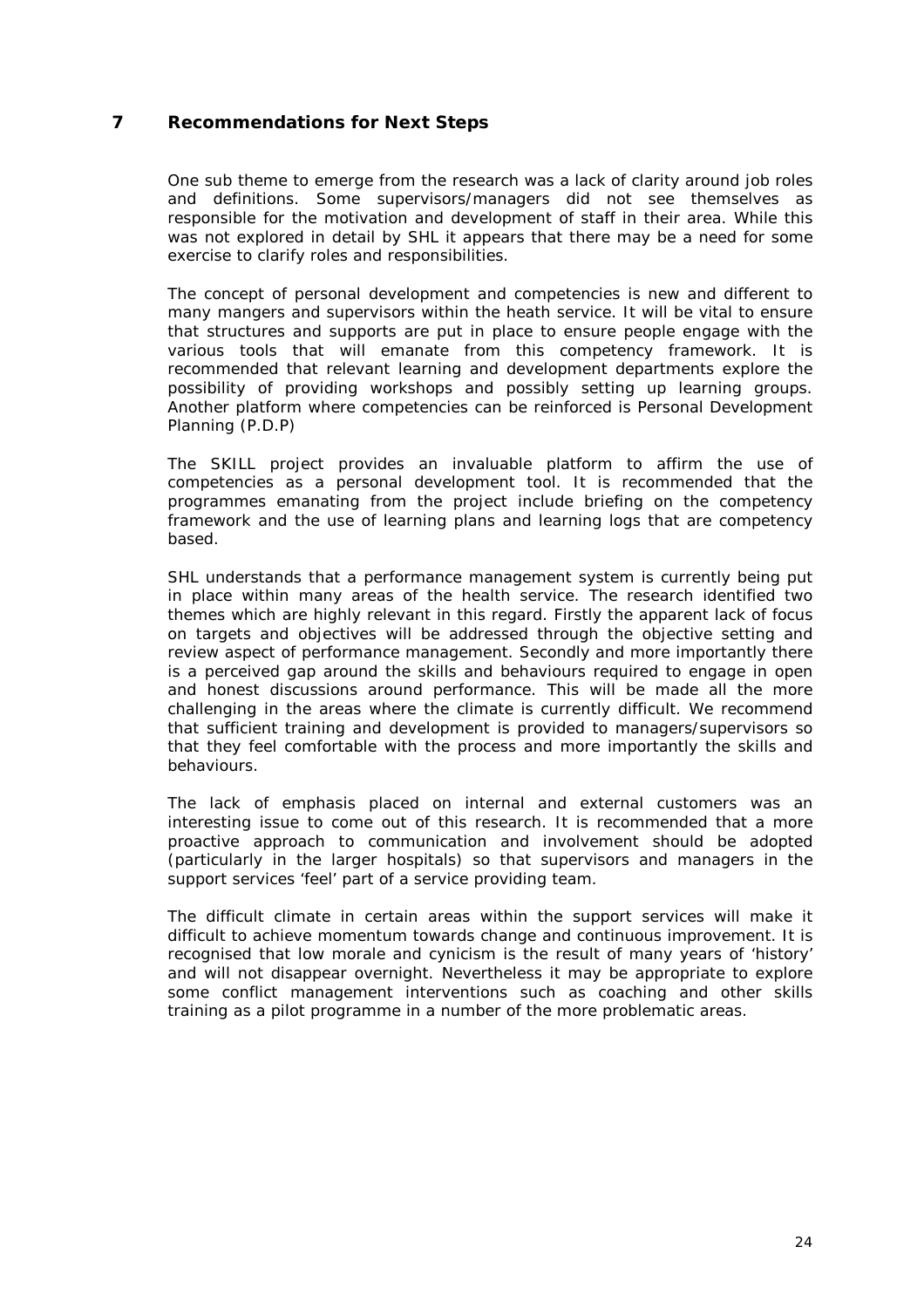## **Appendix 1: Members of the steering group**

| Alan Smith       | Chairperson | General Manager,<br>Office for Health Management                                                  |
|------------------|-------------|---------------------------------------------------------------------------------------------------|
| William Beausang |             | Principal Officer,<br>Department of Health and Children                                           |
| Ann Judge        |             | Management & Organisation<br>Development Specialist, Office for Health<br>Management              |
| Matt Merrigan    |             | National Secretary, SIPTU                                                                         |
| John O'Connor    |             | Acting Director of Human Resources,<br><b>AMNCH</b>                                               |
| Sé O'Connor      |             | <b>Acting Assistant Chief Executive</b><br>Change Management,<br>Health Service Employer's Agency |
| Caroline O'Regan |             | Management & Organisation<br>Development Specialist, Office for Health<br>Management              |
| Francis Rogers   |             | Director of Human Resources, NWHB                                                                 |
| Jillian Sexton   |             | HR Training & Development Coordinator,<br>National Federation of Voluntary Bodies                 |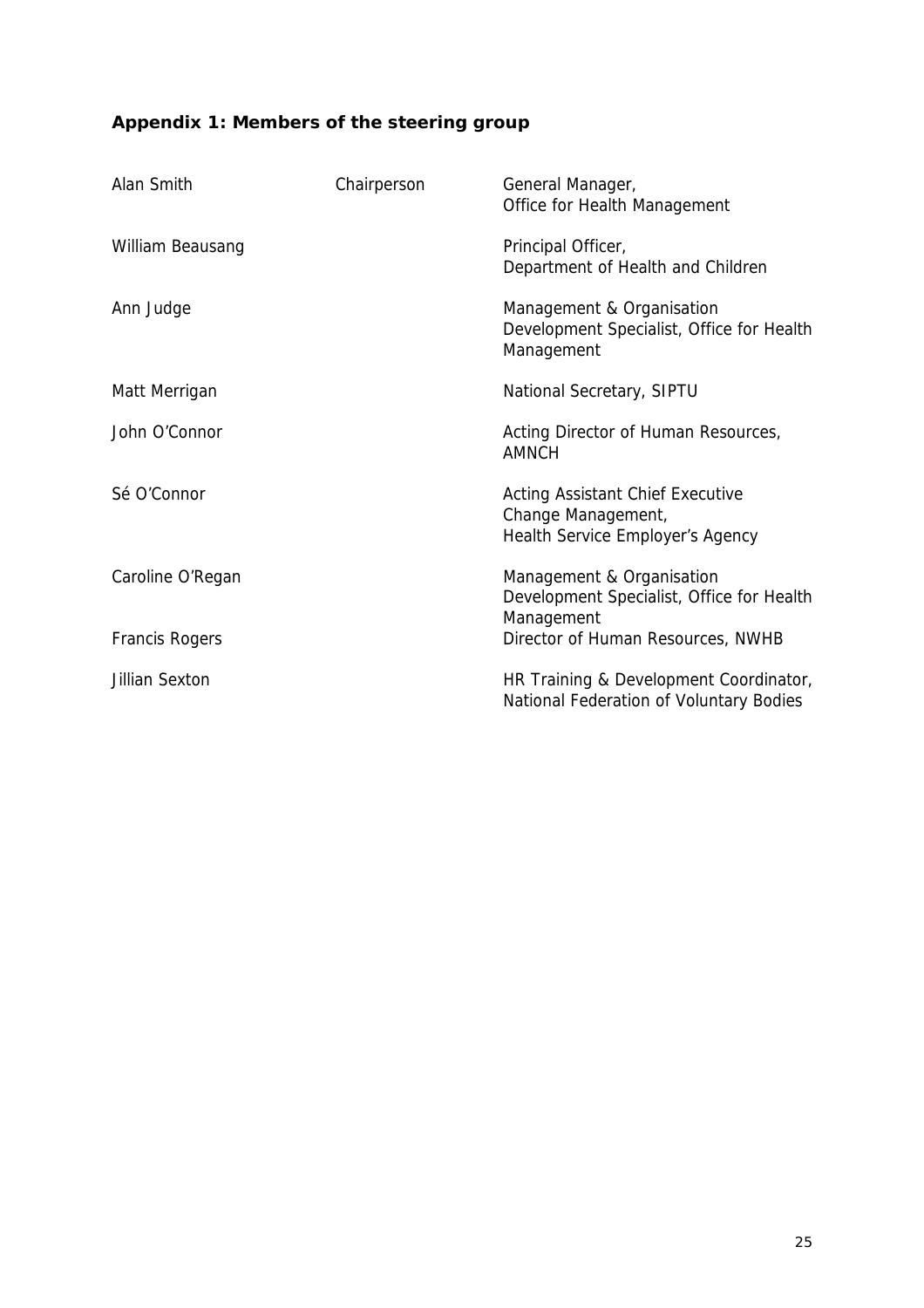| Grade<br><b>Ambulance Officer</b>                             | <b>Total WTE excl. Career Break</b> |
|---------------------------------------------------------------|-------------------------------------|
|                                                               | 44                                  |
| <b>Ambulance/Transport Supervisor</b>                         | 10                                  |
| <b>Catering Manager</b><br><b>Catering Officer, Assistant</b> | 33                                  |
|                                                               |                                     |
| <b>Catering Officer Grade I</b>                               | 47                                  |
| <b>Catering Officer, Grade II</b>                             | 80                                  |
| <b>Catering Officer, Grade III</b>                            | 20                                  |
| <b>Catering Officer, Grade IV</b>                             | 35                                  |
| <b>Catering Officer, Senior Assistant</b>                     | $\overline{7}$                      |
| <b>Catering Supervisor</b>                                    | 41                                  |
| <b>Catering Supervisor, Assistant.</b>                        | 6                                   |
| Chargehand                                                    | 41                                  |
| <b>Chef, Executive</b>                                        | 8                                   |
| Chef, Head                                                    | 5                                   |
| Chef I                                                        | 274                                 |
| Chef II                                                       | 412                                 |
| <b>Chef, Senior</b>                                           | 45                                  |
| <b>Clerk of Works</b>                                         | 8                                   |
| <b>C.S.S.D. Supervisor</b>                                    | 8                                   |
| Dental Craftsman/Technician, Chief                            | 1                                   |
| Dental Craftsman/Technician, Senior                           | 3                                   |
| <b>Dental Surgery Assistant, Senior</b>                       | 25                                  |
| <b>Diningroom Supervisor</b>                                  | 9                                   |
| <b>Emergency Medical Controller</b>                           | 57                                  |
| <b>Emergency Medical Technician, Leading</b>                  | 81                                  |
| <b>Engineer/Engineering Officer</b>                           | 13                                  |
| Foreman                                                       | 87                                  |
| Foreman, Assistant                                            | 25                                  |
| <b>General Assistant, Senior</b>                              | 1                                   |
| <b>Groundsman Head</b>                                        | 23                                  |
| <b>Head of Catering</b>                                       | 1                                   |
| <b>Home Help Organiser</b>                                    | 49                                  |
| <b>Hostel Supervisor</b>                                      | 37                                  |
| <b>Household Services Manager</b>                             | 13                                  |
| <b>Household Services Manager, Deputy</b>                     | $\overline{\mathbf{2}}$             |
| <b>Linen Room/Laundry Supervisor</b>                          | 45                                  |
| <b>Maintenance Officer/Supervisor</b>                         | 57                                  |
| <b>Pathology Technician, Senior</b>                           | 10                                  |
| <b>Pool Attendant/Supervisor</b>                              | 36                                  |
| Porter, Head                                                  | 38                                  |
| <b>Prosthetist, Senior</b>                                    | 6                                   |
| <b>Supervisor - Welfare Home</b>                              | 4                                   |
| <b>Supervisor Welfare Home, Assistant</b>                     | 23                                  |
| <b>Workshop Manager</b>                                       | 38                                  |
| Sum:                                                          | 1811                                |

#### <span id="page-25-0"></span>**Appendix 2: Details of the roles and grades included in the project**  Census Returns Mach 2004 (selected grades)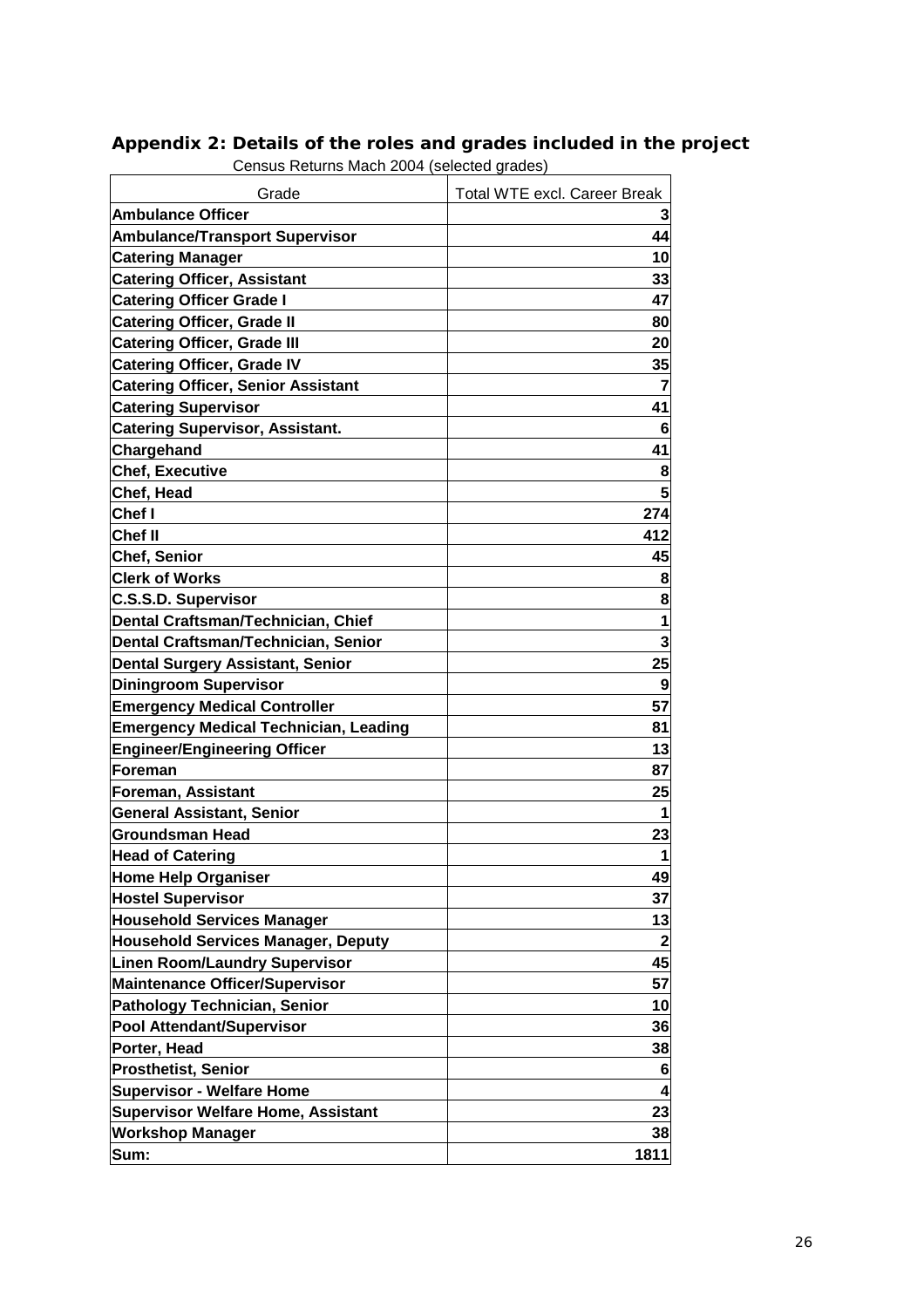### <span id="page-26-0"></span>**Appendix 3: Content of communication flyer distributed around the health service**

#### **Identifying Management Skills and Attributes in the Support/Ancillary Services Area – A Short Guide to the Project**

#### **Background**

The National Health Strategy *'Quality and Fairness - A Health System for You* (2001) highlights the need to further develop human resources in the Irish health services and the Action Plan for People Management (APPM), published at the end of 2002, sets out the steps which need to be taken in order to build this capability. As part of this initiative, the Office for Health Management is currently working to identify the skills and attributes required for managers of support/ancillary staff within the health sector. This is also called a "Competency Framework". The purpose of this brief document is to explain why the project is important, how you may be involved and when you can expect to see some results.

SHL (Ireland) a consultancy firm with a lot of expertise in this area have been commissioned to identify the most important management skills and attributes for managers who work in the Support/ Ancillary services area.

#### **What's in it for you?**

- 1. A comprehensive training and development initiative called S.K.I.L.L is being rolled out in the support/ancillary services area during the period 2004-2008. This will involve a significant increase in opportunities for managers and staff to avail of training and education programmes. Taking part in this process will allow you to have an important impact into how this takes shape.
- 2. If a manager wants to learn how to perform better with their team, they can use the competency framework to see what approach is considered to be the most effective. They could also simply ask their staff to give them objective feedback on how they are doing in relation to the various competencies.
- 3. If someone is interested in progressing to a management role they can look up the skills and attributes that are required and see what areas they need to develop in.
- 4. If a person is needed to fill a management role, the competency framework will provide a detailed list of the skills and attributes required

#### **What do we mean by skills and attributes?**

We are interested in clearly describing the skills and attributes that somebody needs to do their job well. They may be

| Analytical                                                     | Interpersonal                                                | Motivational                                      |  |  |  |  |  |  |  |  |
|----------------------------------------------------------------|--------------------------------------------------------------|---------------------------------------------------|--|--|--|--|--|--|--|--|
| Using your mind to work<br>things out and decide what<br>to do | How you deal with the<br>people you interact with in<br>work | Your own attitude towards<br>the work that you do |  |  |  |  |  |  |  |  |
|                                                                | For example                                                  |                                                   |  |  |  |  |  |  |  |  |
| Solving Problems<br>$\circ$                                    | difficult<br>Managing<br>$\circ$                             | Openness to change<br>$\circ$                     |  |  |  |  |  |  |  |  |
| Planning<br>$\Omega$                                           | staff                                                        | with<br>Coping<br>O                               |  |  |  |  |  |  |  |  |
|                                                                | with<br>Dealing<br>$\circ$                                   | pressure                                          |  |  |  |  |  |  |  |  |
|                                                                | customers                                                    |                                                   |  |  |  |  |  |  |  |  |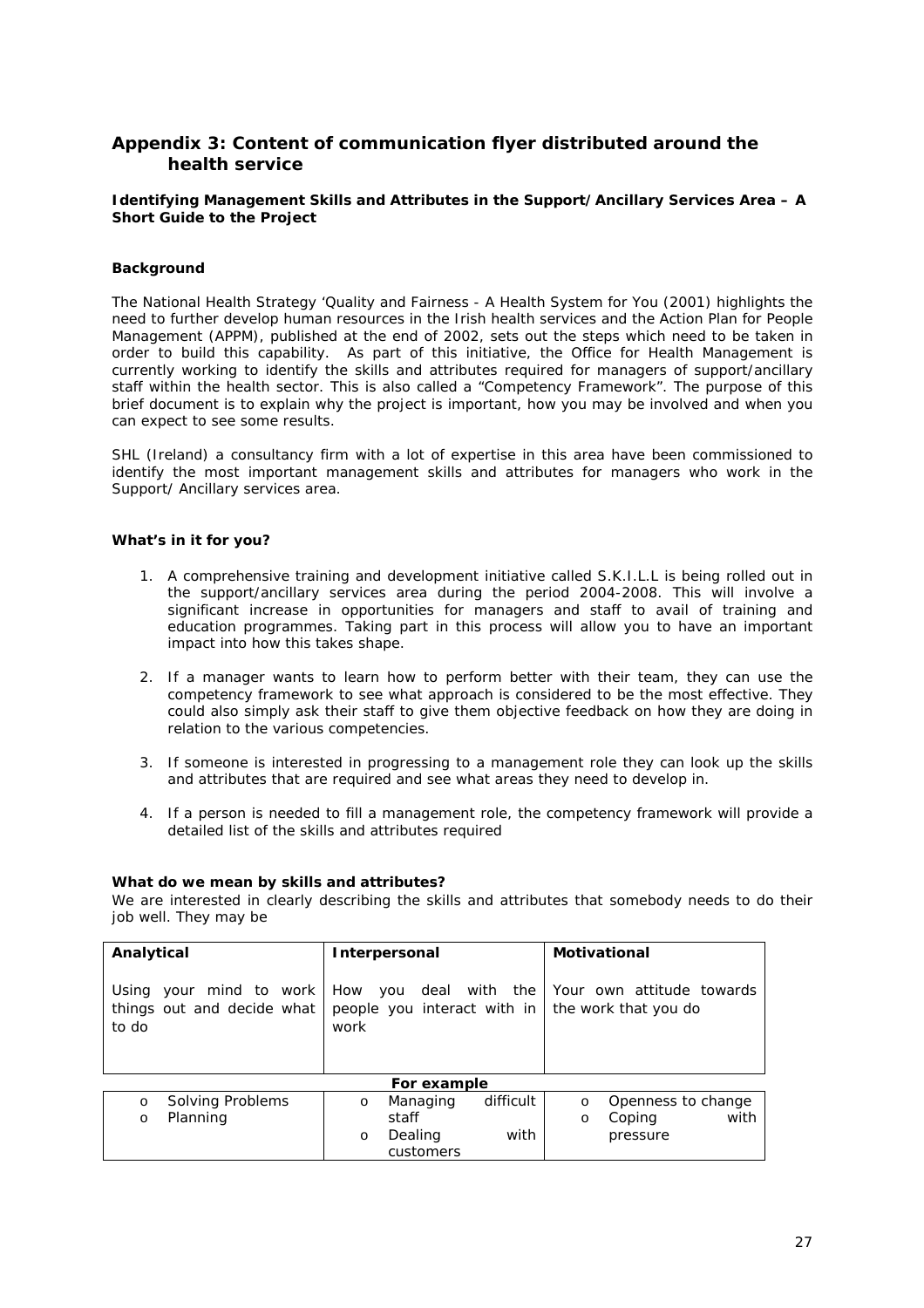#### **What we need from you?**

In order to get the best possible list of skills and attributes, we need to consult with as many people as possible. After all you are the experts here. Nobody knows your job and the challenges you face better than you! There will be 3 opportunities for people to be involved:

- 1. Everyone will be invited to attend a communication briefing session (venues and dates to be notified).
- 2. You may be contacted to take part in an interview with one of the SHL consultants to talk about your job and the skills and attributes that are important.
- 3. You may be asked to take part in a focus group where you will complete a short questionnaire and take part in a discussion with other colleagues.
- 4. You may be asked to join a group to review the first draft of skills and attributes and make suggestions for changes.

#### **Timescales**

| <b>Stage</b>              | Goal                                                                                                                                                              | When                      |
|---------------------------|-------------------------------------------------------------------------------------------------------------------------------------------------------------------|---------------------------|
| Communication             | To make sure that everybody involved understands<br>what the project involves and has a chance to ask<br>questions or be involved                                 | October<br>and<br>onaoina |
| Collecting<br>Information | To meet as many people as possible in interviews or<br>groups so that we can learn as much as possible<br>about the skills and attributes required in these roles | October<br>to<br>December |
| Consultation              | To get as many people as possible to review the draft<br>of skills and attributes so that we can adapt and<br>finalise it                                         | January 2005              |

#### **What's Next**

Try to attend one of the regional briefing sessions which will be announced shortly and help us to communicate the value of this work to those around you. This will help make the actual framework and the training and development that follows a success.

**Please contact Kevin Henry, Project Manager, Telephone 01-2883550, email: kevin.henry@shlgroup.com for any queries in relation to the above.**